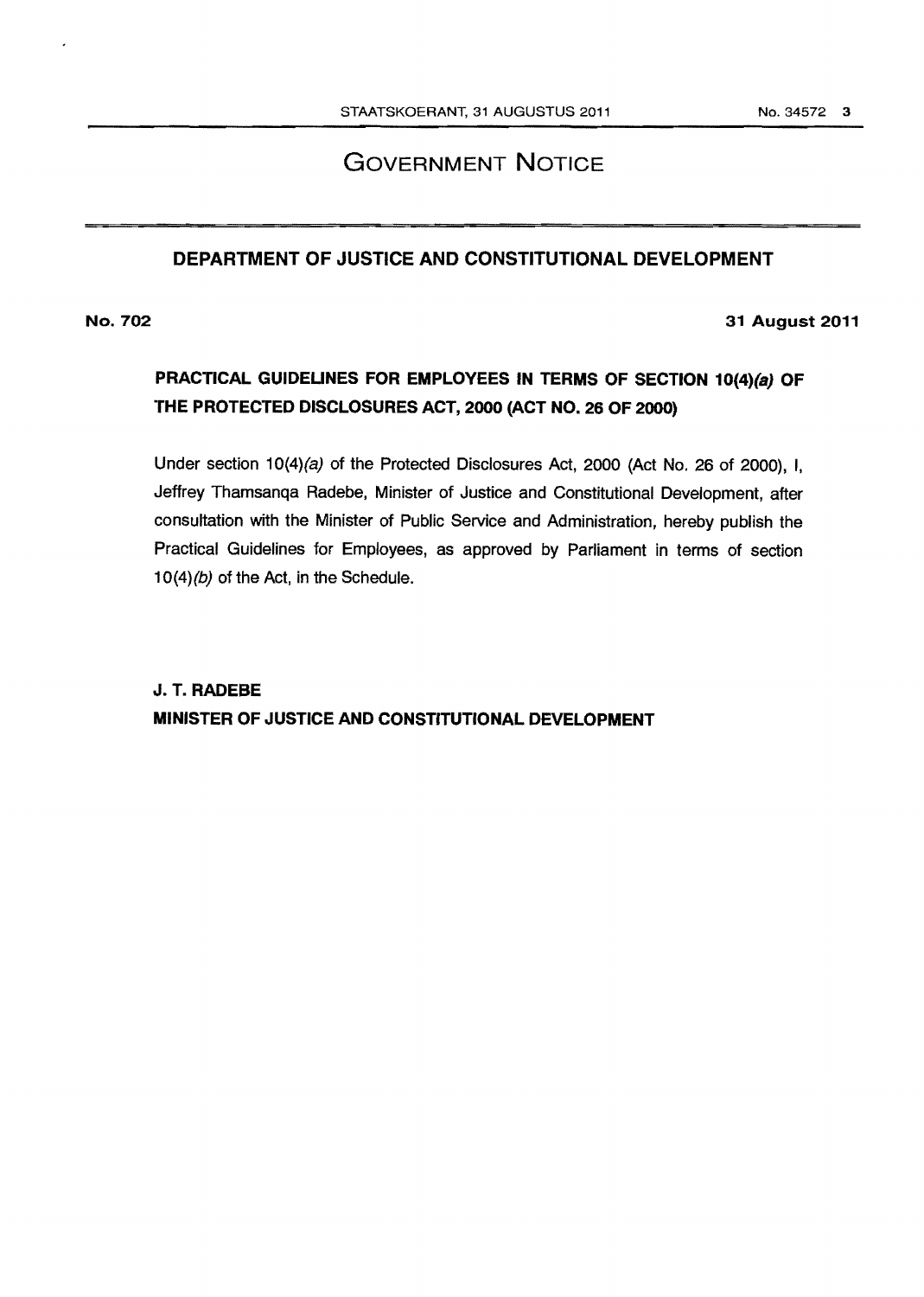#### **SCHEDULE**

# **PRACTICAL GUIDELINES FOR EMPLOYEES**

## **THE PROTECTED DISCLOSURES ACT, 2000 (ACT** *26* **OF 2000): PRACTICAL GUIDELINES FOR EMPLOYEES**

### **INTRODUCTION**

By remaining silent about corruption, offences or other malpractices taking place in the workplace, an employee contributes to, and becomes part of, a culture of fostering such improprieties which will undermine his or her own career as well as be detrimental to the legitimate interests of the South African society in general.

Every employer and employee has a responsibility to disclose criminal and other irregular conduct in the workplace.

Every employer has a responsibility to take all necessary steps to ensure that employees who disclose such information are protected from any reprisals as a result of such disclosure.

### **PART I**

### **1. Purpose of the Protected Disclosures Act, 2000<sup>1</sup>**

The purpose of the Protected Disclosures Act, 2000, is to provide **procedures** and to offer **protection.** The Act provides-

<sup>1</sup> These guidelines are issued by the Minister of Justice and Constitutional Development in terms of section  $10(4)$  of the Protected Disclosures Act,  $2000$  (Act  $26$  of  $2000$ ). They are aimed at providing employees, who wish to disclose certain information, with a short summary of the Act, but do not deal comprehensively with all the provisions of the Act. The provisions of the Act are reflected at the back of the guidelines.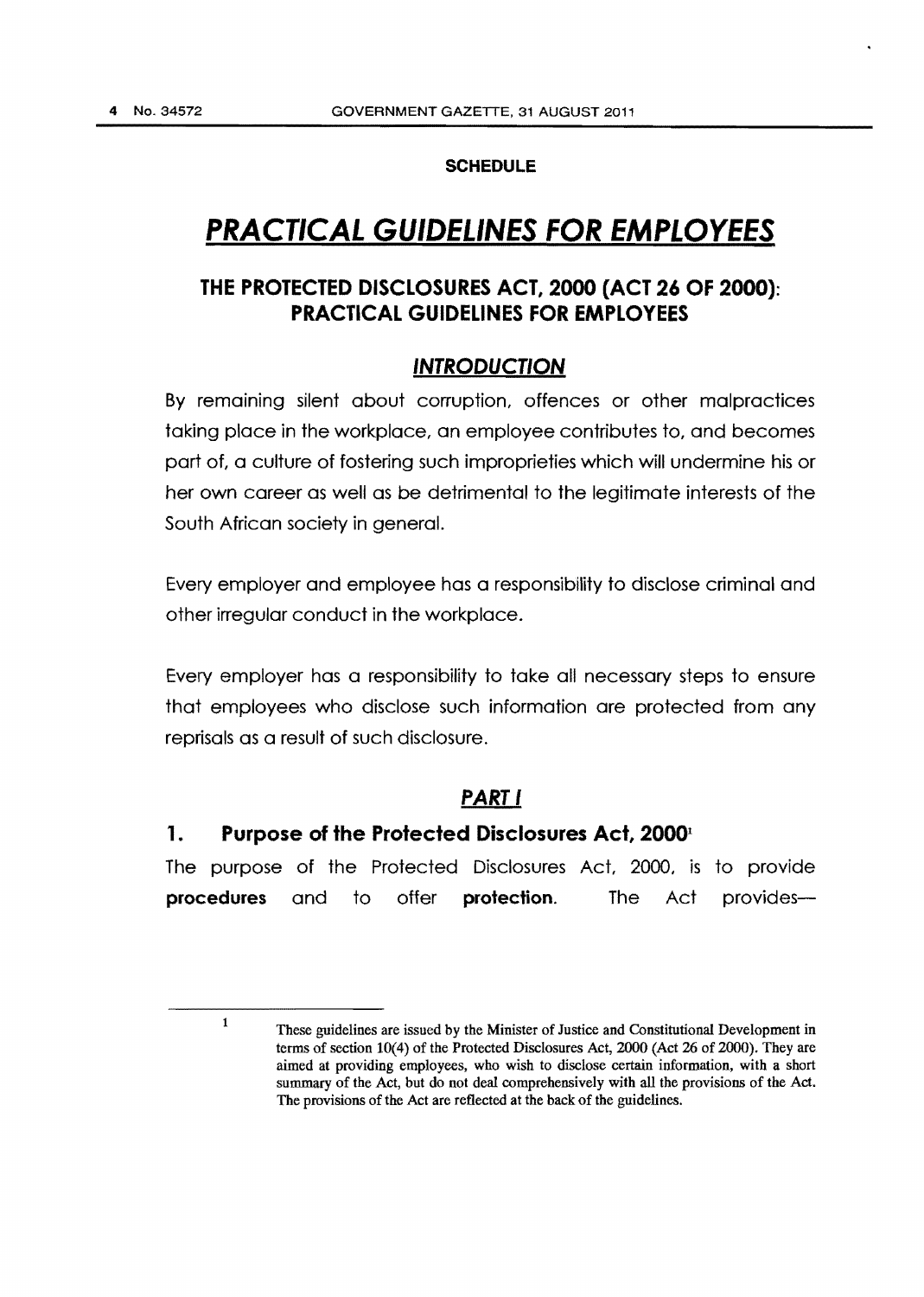\* **protection** for an employee, who has made a disclosure in accordance with the procedures provided for by the Act, against any reprisals as a result of such a disclosure.

## **2. How the Act works**

No employee may be victimised or penalised by his or her employer as a direct or indirect result of having made a disclosure in accordance with any one of the **procedures** provided for by the Acf2.

These **procedures** can be described as **routes** that can be followed in order to disclose information which show or tend to show one or more of the following-

- \* that a criminal offence has been, is being or is likely to be committed;
- \* that a person has failed, is failing or is likely to fail to comply with any legal obligation to which that person is subject;
- \* that a miscarriage of justice has occurred, is occurring or is likely to occur;
- \* that the health or safety of an individual has been, is being or is likely to be endangered;
- \* that the environment has been, is being or is likely to be endangered;
- \* unfair discrimination as contemplated in the Promotion of Equality and Prevention of Unfair Discrimination Act, 2000 {Act 4 of 2000); or
- \* that any matter referred to above has been, is being or is likely to be deliberately concealed.

<sup>2</sup> Sections 2 and 3 of the Act.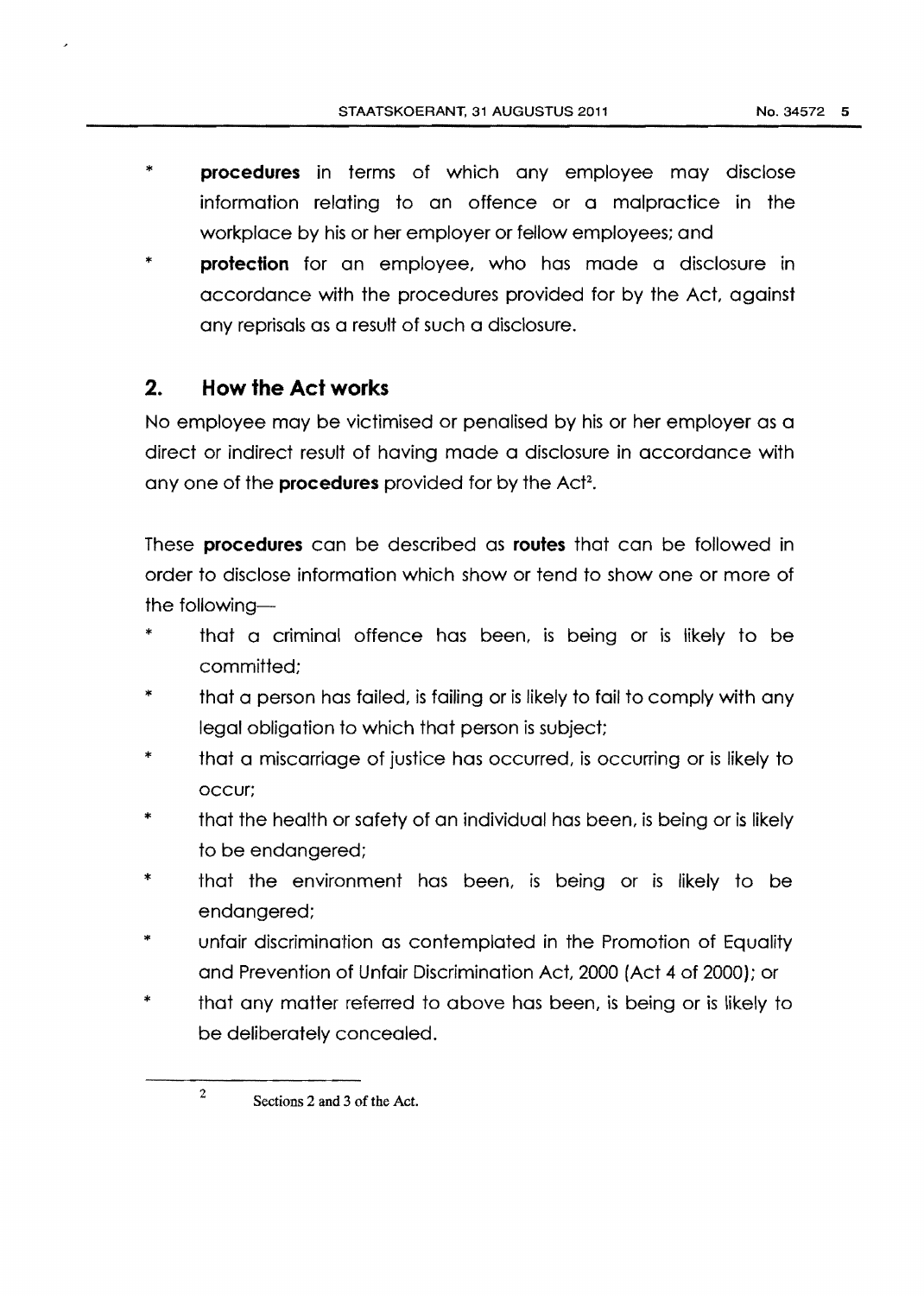The Act was **implemented** on 16 February 2001, and is applicable to any disclosure that was made after 16 February 2001 (it does not matter when the relevant impropriety took place, as long as the disclosure was made after 16 February 2001).

It is **important** to note that no provision in a contract of employment or other agreement which applies to an employer and employee may attempt to exclude any provision of the Act or- $-$ 

- \* attempt to prevent an employee; or
- \* discourage an employee,

from making a protected disclosure. Such provision (in a contract of employment) or agreement {between an employer and employee] has no legal effect.

### **3. How do I make a disclosure?**

If an employee decides to "blow the whistle" on criminal conduct or malpractices in the workplace, he or she may disclose that information  $to-$ 

- \* **a legal representative (route 1** );
- \* **his or her employer (route 2);**
- \* **a Minister or a Member of the Executive Council of a province (MEC) (route 3);**
- \* **a specified person or body (route 4); or**
- any other person, under certain circumstances (route 5).

Any **route** may be used to "blow the whistle", but take note that each **route** has certain **requirements** which must be complied with.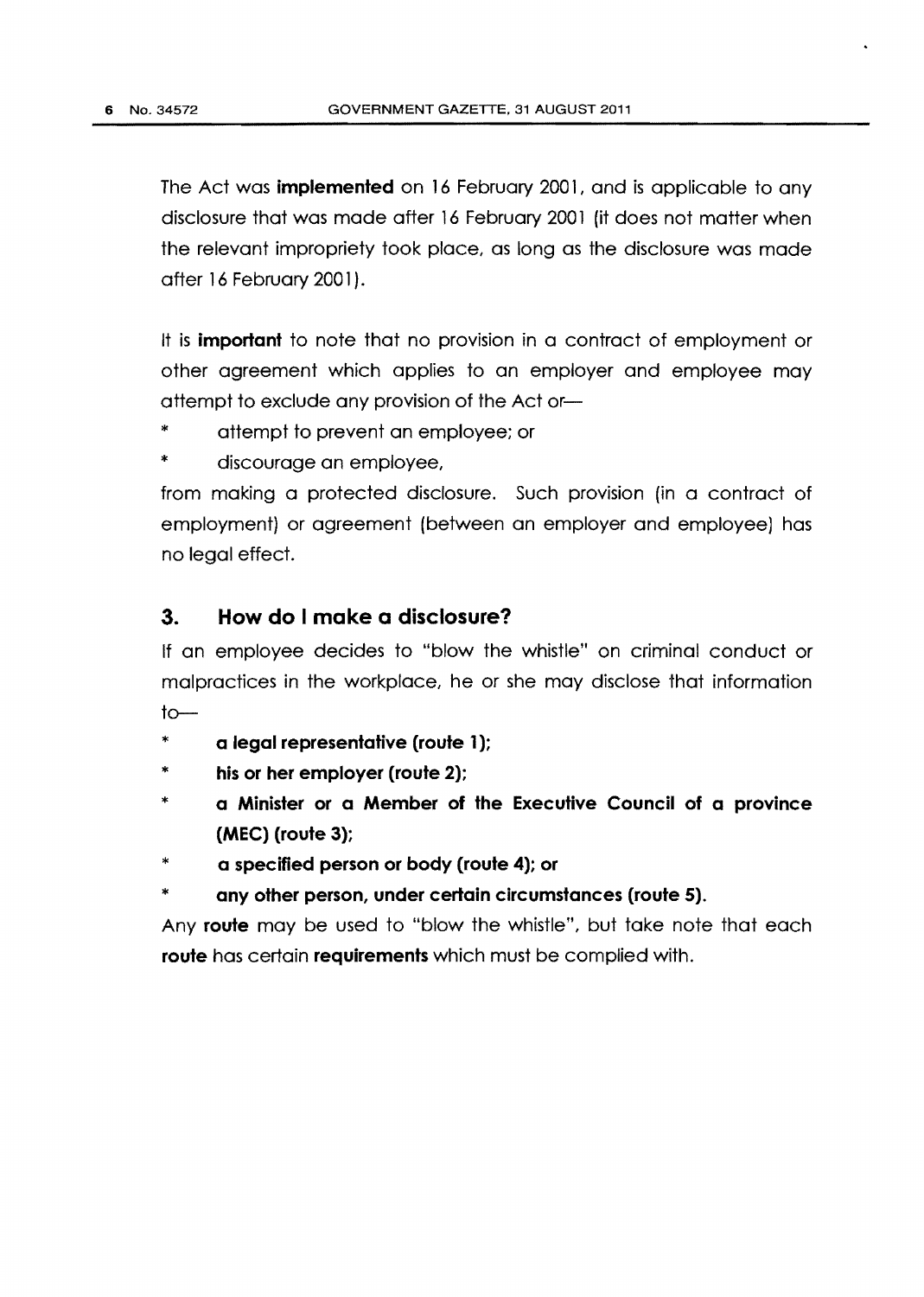### LEGAL REPRESENTATIVE: **(ROUTE J)<sup>3</sup>**

In many instances an employee will first wish to obtain legal advice regarding the making of the disclosure in terms of the Act and, in this process, make a disclosure to the legal adviser concerned.

Requirements:

- The person being consulted by the employee must be a legal representative whose occupation must involve the giving of legal advice (for example, an attorney or legal representative of the employee's labour union).
- The information must be given for the purpose of obtaining legal advice.

### **EMPLOYER (ROUTE 2)<sup>4</sup>**

An employee can make a disclosure to his or her employer.

### Requirement:

An employee must act **in good faith** when he or she discloses the information ("good faith" means that the employee must act in a responsible and honest manner without any motives to gain any personal advantages from making the disclosure).

### Take note that:

- \* An employer may decide to lay down certain procedures in terms of which disclosures must be made, even that a disclosure must be made to a person other than the employer (a disclosure of this nature will also be regarded as a disclosure to the employer).
- \* Many employers have established anti-corruption hot-lines which employees may use to report crime in the workplace (ask your employer whether he or she has established such a hot-line).

<sup>3</sup>  4 Section *5* of the Act.

Section 6 of the Act.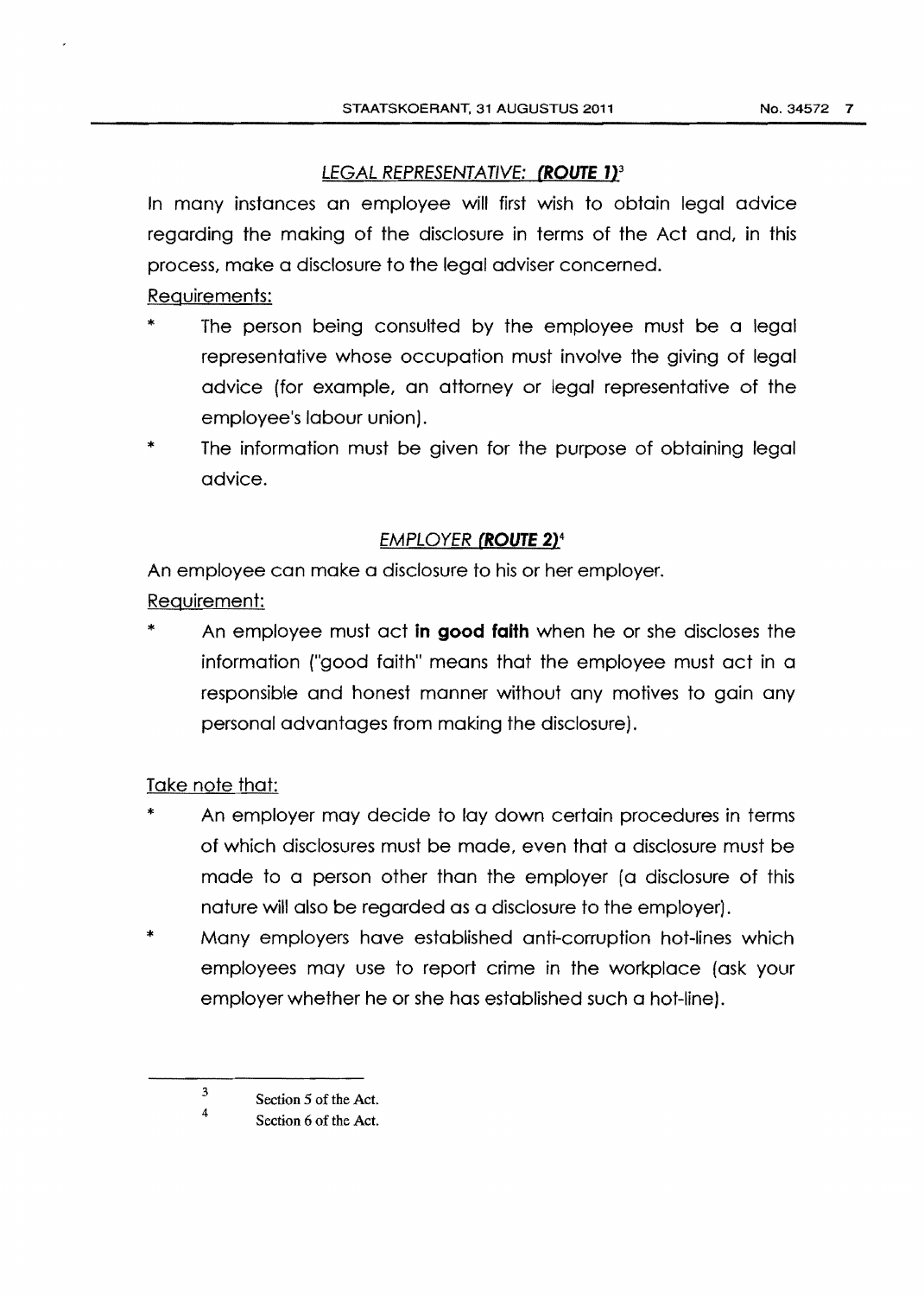### MINISTER OR MEC OF A PROVINCE: **(ROUTE 3)5**

An employee can make a disclosure to a Minister or an MEC of a province.

Requirements:

- The employee must act in good faith when he or she discloses the information.
- \* This procedure only applies if the employee's employer is-
	- \* an individual appointed by the relevant Minister or MEC in terms of legislation; or
	- \* a body {eg a board or other institution) appointed by the relevant Minister or MEC in terms of legislation; or
	- \* an organ of state falling within the area of responsibility of the relevant Minister or MEC. An organ of state is any state department or administration in the national or provincial sphere of government or any municipality in the local sphere of government or any other functionary (official) or institution exercising a power or performing a duty in terms of the Constitution or a provincial constitution or exercising a public power or performing a public function in terms of any other legislation.

### SPECIFIED PERSON OR BODY: **(ROUTE 4]6**

An employee can, at this stage make a disclosure to the **Public Protector**  or **Auditor-GeneraL** 

The **Public Protector** is a high level independent official who receives complaints against government agencies or officials and investigates improper prejudice suffered by a complainant for example as a result of abuse of power. Maladministration, dishonesty or improper dealings with regard to public money,

<sup>5</sup>  6 Section 7 of the Act.

Section 8 of the Act.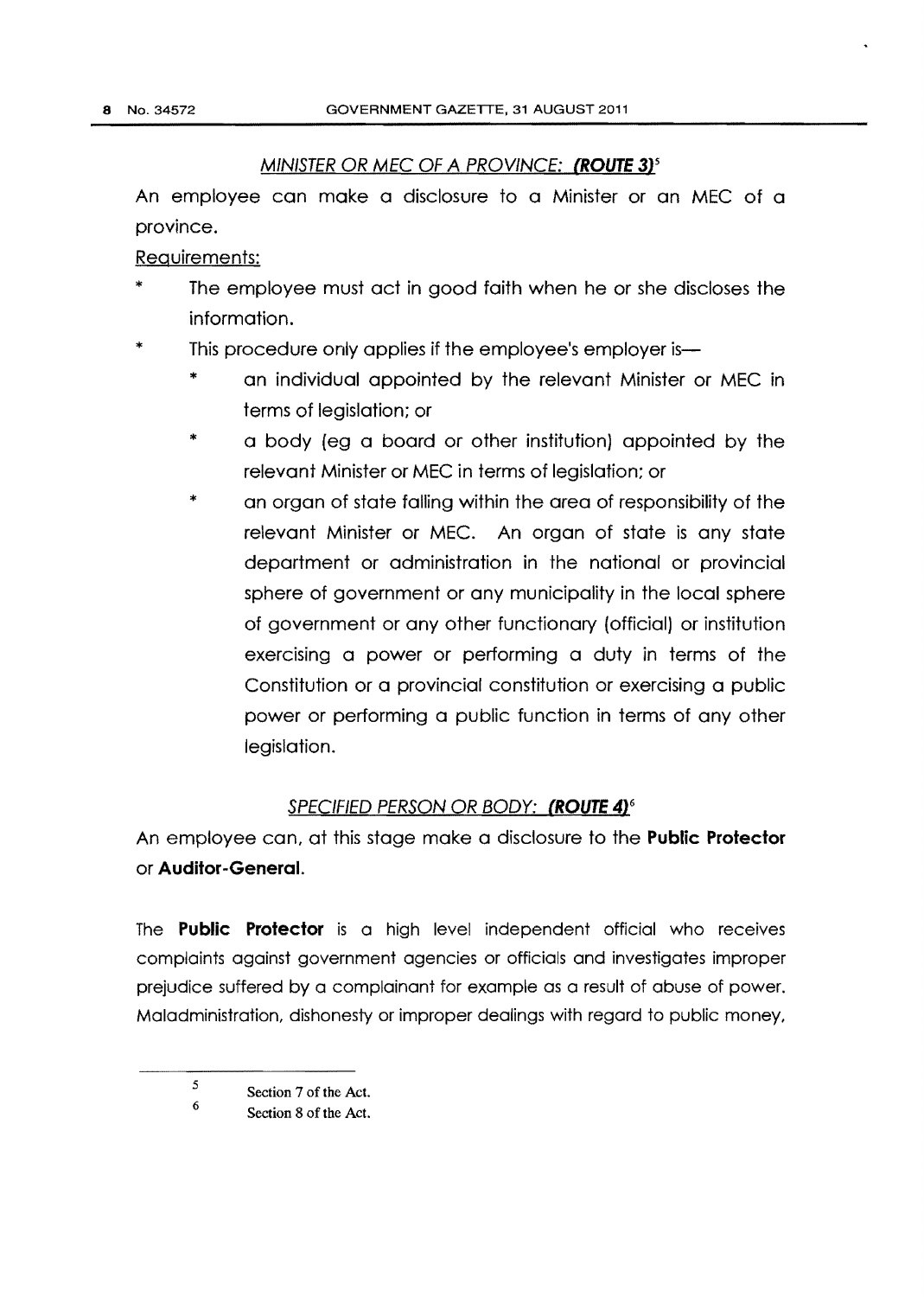improper enrichment and receipt of improper advantages can also be investigated. (For contact details see Part Ill.)

The **Auditor-General** who is also a high level independent official must audit and report on the accounts, financial statements and financial management of all national and provincial state departments and administrations, all municipalities and any other institution or accounting entity required by national or provincial legislation to be audited by the Auditor-General. (For contact details see Part Ill.)

### Requirements:

- The disclosure must be made in good faith.
- \* The employee must reasonably believe that the impropriety which he or she wants to disclose, relates to matters that in the ordinary course are dealt with by the Public Protector or Auditor-General; and
- \* that the information and allegations contained in the disclosure are substantially true.

### GENERAL DISCLOSURE: (ROUTE 5)<sup>7</sup>

An employee can even make a disclosure to any person, for example, a member of the press (people working for radio and television stations or newspapers), a police official of the South African Police Service or a person working for an organisation which keeps watch over the public or the private sector.

### Requirements:

- The employee must act in good faith.
- The employee must reasonably believe that the information is substantially true.

7 Section 9 of the Act.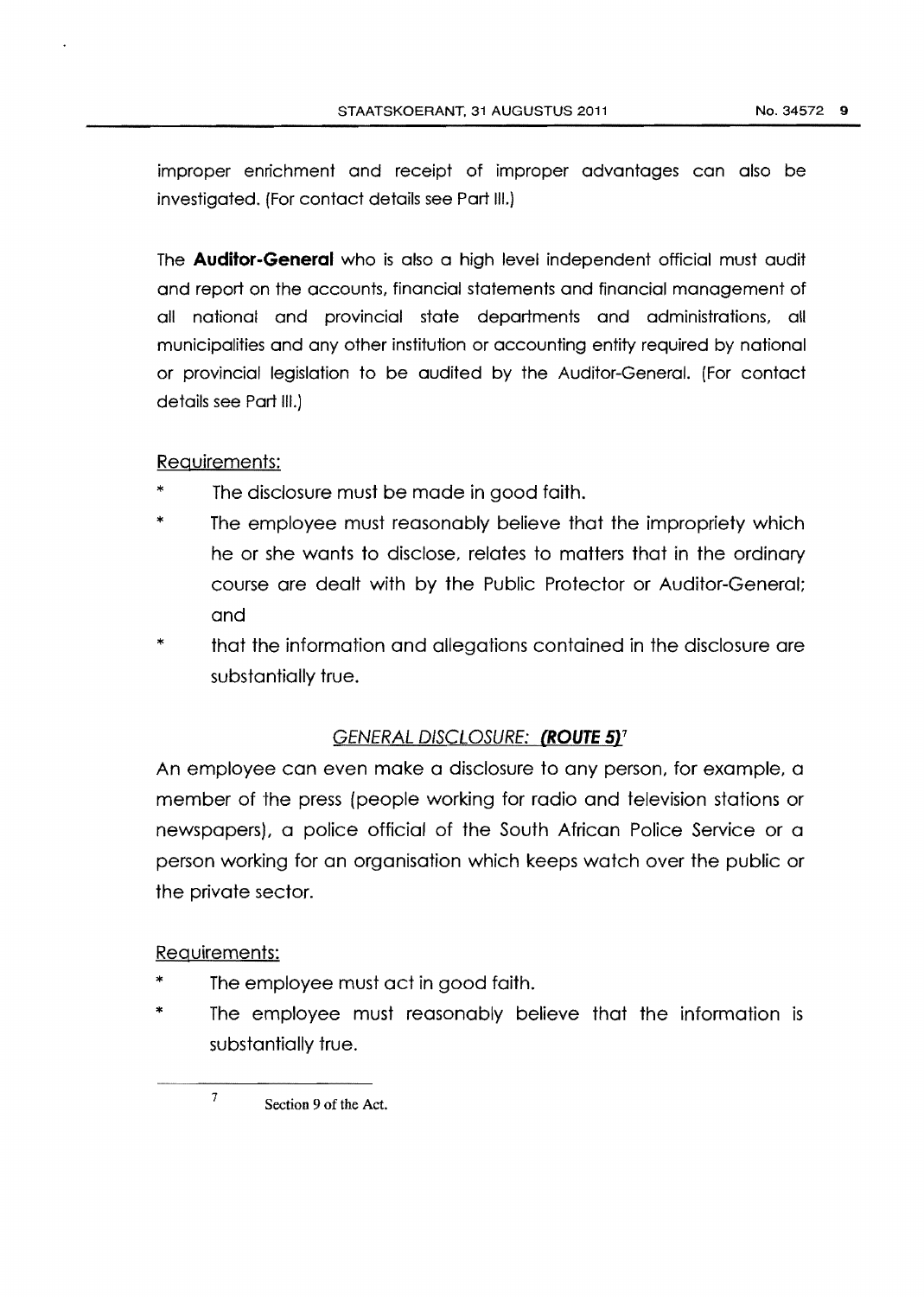- \* In all the circumstances of the case, it must be reasonable to make the disclosure, taking into account $-$ 
	- \* the identity of the person to whom the disclosure is made;
	- \* the seriousness of the impropriety;
	- \* whether the impropriety is continuing or is likely to occur in the future;
	- \* whether the disclosure is made in breach of a duty of confidentiality of the employer towards another person;
- \* The employee must not make the disclosure for personal gain, unless for a reward payable in terms of a law.
- \* One or more of the following must apply-
	- \* The employee must believe that he or she will be subjected to an occupational detriment {see paragraph 4 for more information} if the disclosure is made to the employer: or
	- \* the employee must believe that the employer will conceal or destroy evidence relating to the criminal offence or malpractice if the disclosure is made to the employer; or
	- \* no action was taken in respect of a previous disclosure of substantially the same information to the employer; or
	- \* the criminal offence or malpractice is of an exceptionally serious nature.

## **4. Against what am I protected?**

The Act prohibits an employer from subjecting an employee to what is called an "occupational detriment". An occupational detriment occurs when an employee is-

- subjected to any disciplinary action;
- \* dismissed, suspended, demoted, harassed or intimidated;
- \* transferred against his or her will;
- \* refused transfer or promotion;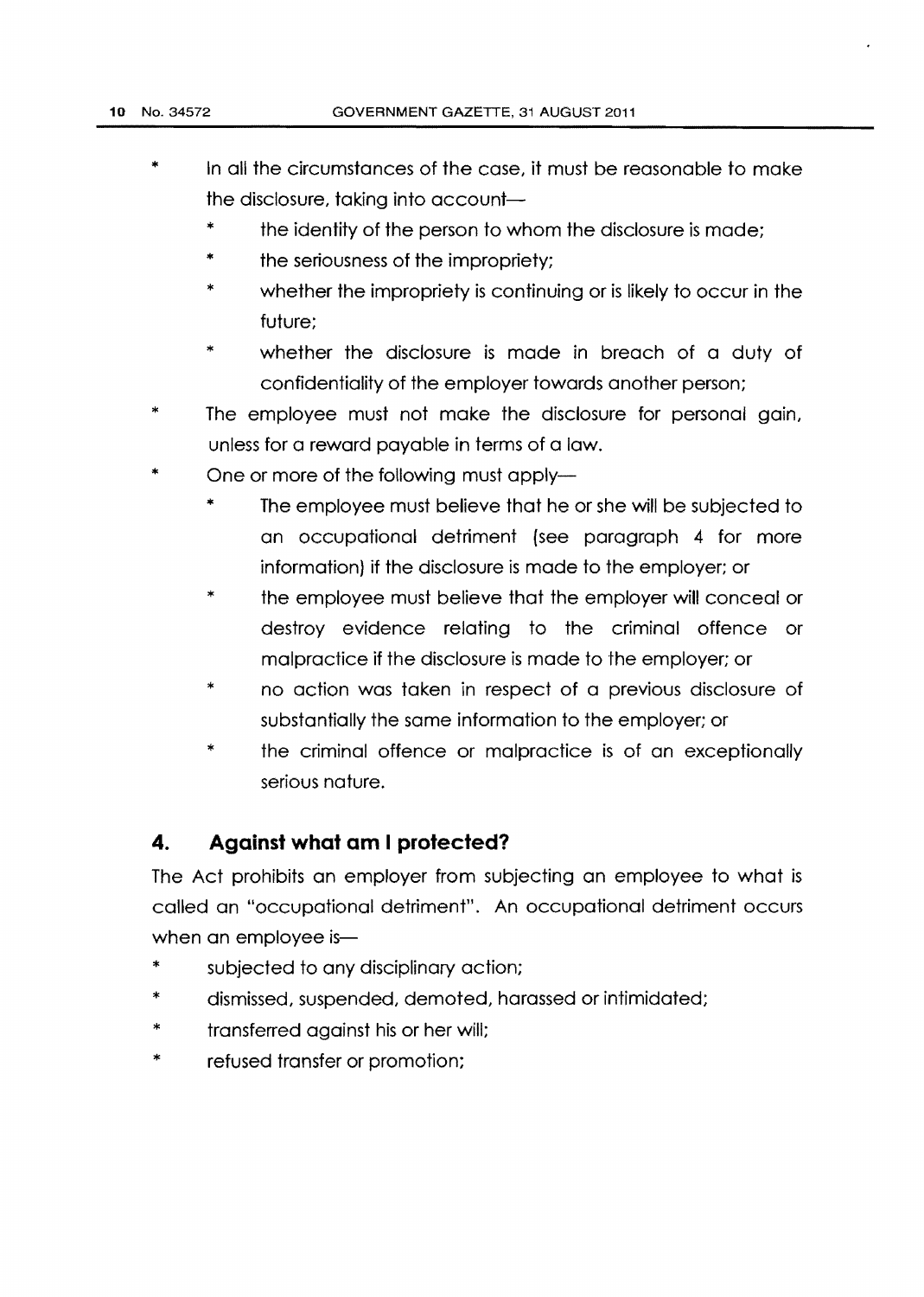- \* subjected to a term or condition of employment or retirement which is altered or kept altered to his or her disadvantage;
- \* refused a reference, or is provided with an adverse reference;
- \* denied appointment to any employment, profession or office;
- \* threatened with any of the actions referred to above;
- \* in any other manner adversely affected in respect of his or her employment, profession or office, including employment opportunities and work security,

as a direct or indirect result of having made a protected disclosure.

## **5. What do I do if I am victimised as a result of making a disclosure?s**

An employee who has been subjected, is subject or may be subjected to an occupational detriment as a result of making a disclosure may approach any court having jurisdiction for protection.

The Act relates to the employer/employee relationship, therefore an employee may also use the provisions of the Labour Relations Act, 1995 (Act 66 of 1995}, to protect himself or herself from being subjected to an occupational detriment.

For example:

- \* If an employee is **dismissed** as a result of making a disclosure in terms of the Protected Disclosures Act, 2000, that dismissal is deemed to be an **"automatically unfair dismissal"** for purposes of the Labour Relations Act, 1995.
- \* All **other forms of occupational detriment** referred to in paragraph 4 above, are deemed to be **"unfair labour practices"** as contemplated in the Labour Relations Act, 1995.

Ask your labour union to advise you on what your remedies are and how you should go about enforcing your remedies.

8 Section 4 of the Act.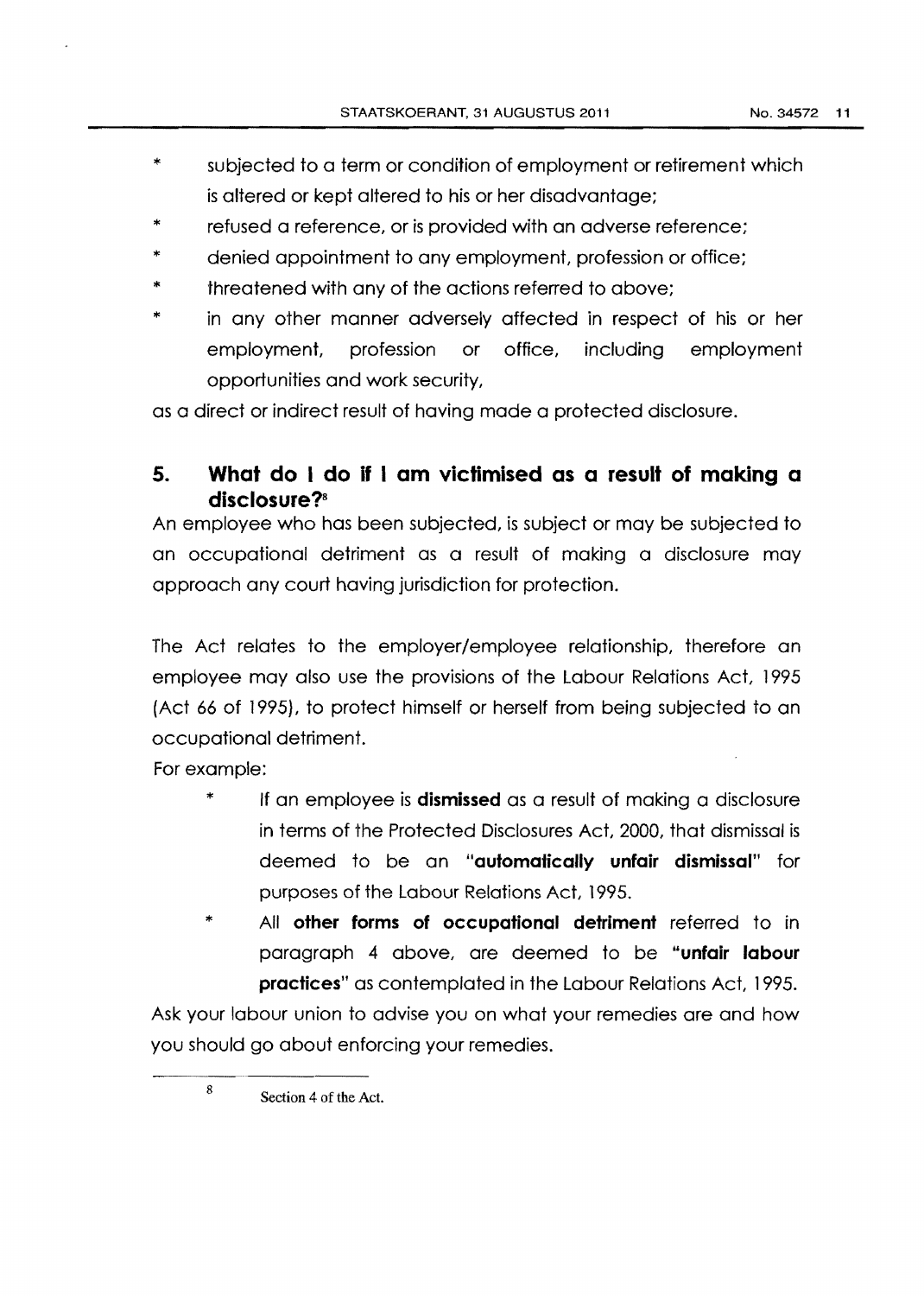An employee may also request, if reasonably possible or practicable, to be **transferred** from the post or position occupied by him or her at the time of the disclosure, to another post or position in the same division or another division or if the employee making the disclosure is employed by an organ of state, to another organ of state.<sup>9</sup> The terms and conditions of employment of a person transferred, may not without his or her consent be less favourable than the terms and conditions applicable to him or her immediately before his or her transfer.

## **PART II**

## **6. Are there any other procedures to report or remedy an impropriety?**

There are other procedures, **in addition to those provided for in the Protected Disclosures Act, 2000,** which are available to employees who wish to report an impropriety in the workplace, namely-

### 6.1 The Public Service Act, 1994 (Proclamation No. 103 of 1994):

The Public Service Act<sup>10</sup> provides that a complaint or grievance concerning an official act or omission may be investigated by the Public Service Commission. An employee may lodge a complaint or grievance with the relevant executing authority, defined in the Public Service  $Act^{11}$ . If that complaint or grievance is not resolved to the satisfaction of the employee, that executing authority must submit the complaint or grievance to the Public Service Commission.

The term "executing authority" means, in relation to-

(a) the Office of the President, the President acting on his or her own:

<sup>9.</sup> Section 4 of the Act.

<sup>10.</sup> Section 35(1) of the Public Service Act, 1994 (Proclamation No. 103 of 1994).

<sup>11.</sup> Section 1 of the Public Service Act, 1994.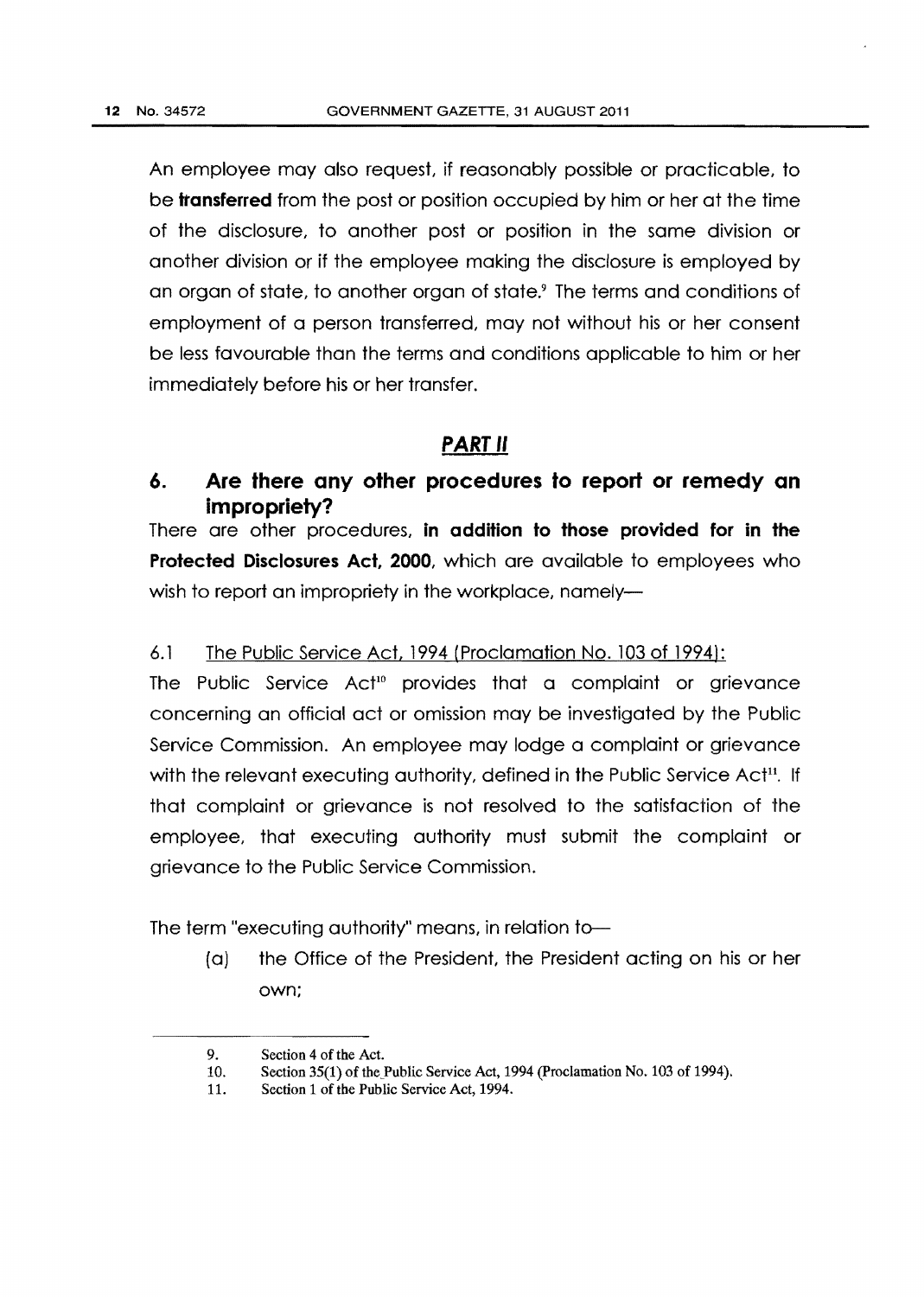- (b) the Office of the Deputy President, the Deputy President;
- {c) a department or organizational component within a Cabinet portfolio, the Minister responsible for such portfolio;
- (d) the Office of the Public Service Commission, the Chairperson of Commission:
- {e) the Office of a Premier of a province, the Premier of that Province acting on his or her own; and
- (f) a provincial department within an Executive Council portfolio, the member of such Executive Council responsible for such portfolio.

After the Public Service Commission has investigated and considered such complaint or grievance, the Commission may recommend that the relevant executing authority acts in terms of a particular provision or provisions of the Public Service Act, 1994, or any other law if, having regard to the circumstances of the case, the Commission considers it appropriate to make such a recommendation $12$ . The latest rules, effective from 19 September 2003, were published in the Government Gazette No. 25209 under Government Notice No. R. 1012 of 25 July 2003. These rules are also available on the website of the Public Service Commission, at the following address.

http://www.psc.gov.za/docs/pubs/govgazette/25209.pdf. (See Part III for the contact details.)

The Code of Conduct for the Public Service<sup>13</sup> also places an obligation on an employee to report on certain matters and provides as follows:

**An employee, In the course of his or her official duties, shall report to the appropriate authorities, fraud, corrupHon, nepoHsm, maladministraHon and any other act which consHtutes an offence or which is prejudicial to the public interest.** 

<sup>12.</sup> Section 35(2) of the Public Service Act, 1994.<br>13. Regulation C.4.10 of Chapter 2 of the Public S

Regulation C.4.10 of Chapter 2 of the Public Service Regulations, 2001.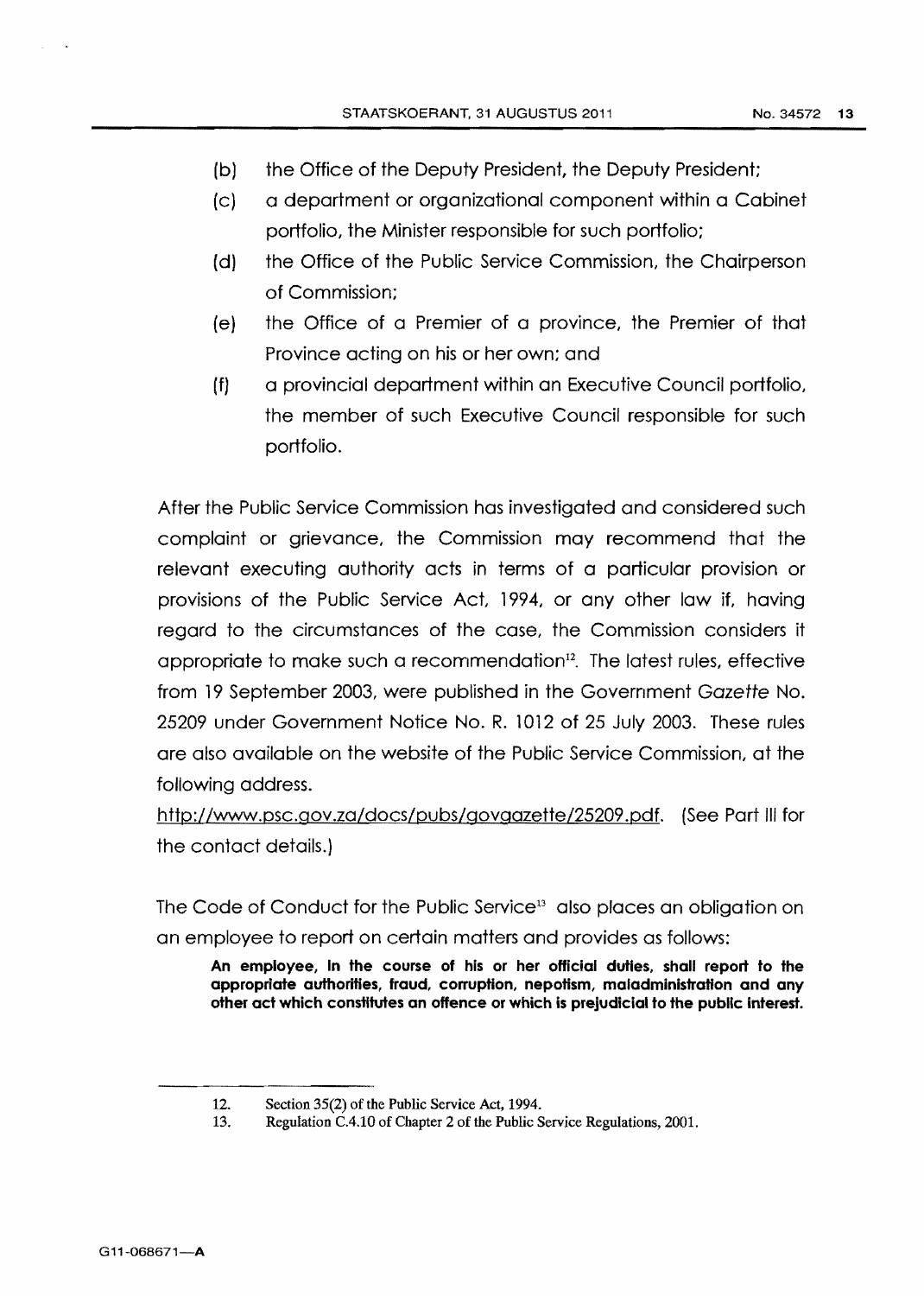An employee who fails to comply with this provision is guilty of  $mis$ conduct. $14$ 

The above applies to persons who are employed in the public service, namely-

- { a) employees of all national departments, provincial administrations and provincial departments and organisational components listed in Schedules 1 to 3 of the Public Service Act, 1994; and
- (b) employees in the South African Police Service, the South African National Defence Force, Department of Correctional Services, state educational institutions, as defined in the Public Service Act, 1994, the National Intelligence Agency, and South African Secret Service, but only insofar as they are not contrary to the laws governing their employment.

### 6.2 The Defence Act, 2002 (Act 42 of 2002):

The South African National Defence Force employs two categories of employees, namely persons employed in terms of the Public Service Act, 1994, or in terms of the Defence Act, 2002.

Persons employed in terms of the Public Service Act, 1994, are subject to the provisions mentioned in paragraph 6.1 above, and persons employed in terms of the Defence Act, 2002, are subject to the Military Discipline Code<sup>15</sup> which, among others, provides for the following:

- Section 7: Offences relating to the failure of a person to report activities likely to endanger the safety of the S A Defence Force to his or her superior officer;
- Section 21: Any person who is aware of or suspects that an offence in relation to the acquisition or disposal of public property has

<sup>14.</sup> Regulation B.3 of Chapter 2 of the Regulations.

<sup>15.</sup> The First Schedule to the Defence Act, 1957 (Act 44 of 1957).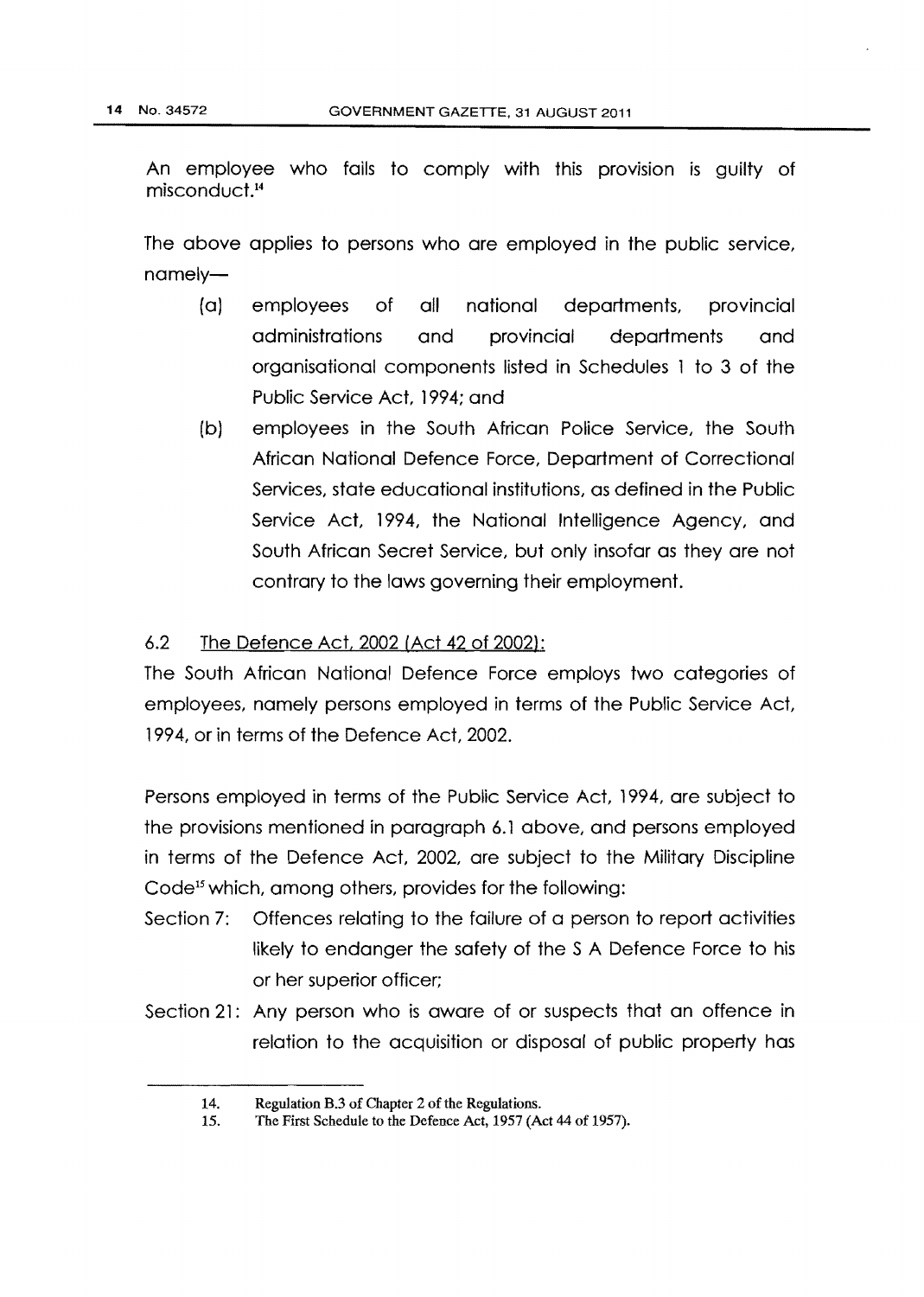been or might be committed to report it to his or her superior officer without delay;

Section 134: A grievance procedure that has to be followed by a person who is aggrieved by any act or omission of any person subject to the Code.

### 6.3 The South African Police Service Act, 1995 {Act 68 of 1995):

The South African Police Service Act<sup>16</sup>, provides that an employee commits misconduct if he or she "withholds or unreasonably delays any complaint or an adverse communication in connection with another employee or person employed by the Service". The relevant regulation should be read with regulation 18(9) which provides that "[a]n employee commits misconduct, ... if the employee knowingly makes a false accusation against any employer or person employed by the Service, or during an investigation, tridl or inquiry makes a false statement or wilfully suppresses or conceals material facts.".

The Independent Complaints Directorate<sup>17</sup>, investigates complaints in respect of offences and misconduct by members of the SAPS. The Anti-Corruption Command Unit of the Directorate in particular investigates complaints of corruption against members of the SAPS. Another mechanism which is available to address complaints against members of the SAPS is the National Inspectorate.

National Instruction 1 of 1999 deals with special arrangements regarding members who provide information to the Organised Crime unit of SAPS. A member or other employee of SAPS who has provided information to the Organised Crime unit may apply in writing to the Divisional Commissioner: Personnel Management for a temporary or permanent transfer or that

<sup>16.</sup> Regulation 18(10) of the South African Police Service Discipline Regulations, issued under section  $24(1)(g)$  of the South African Police Service Act, 1995.

<sup>17.</sup> Established in terms of sections 50 to 54 of the South African Police Service Act, 1995.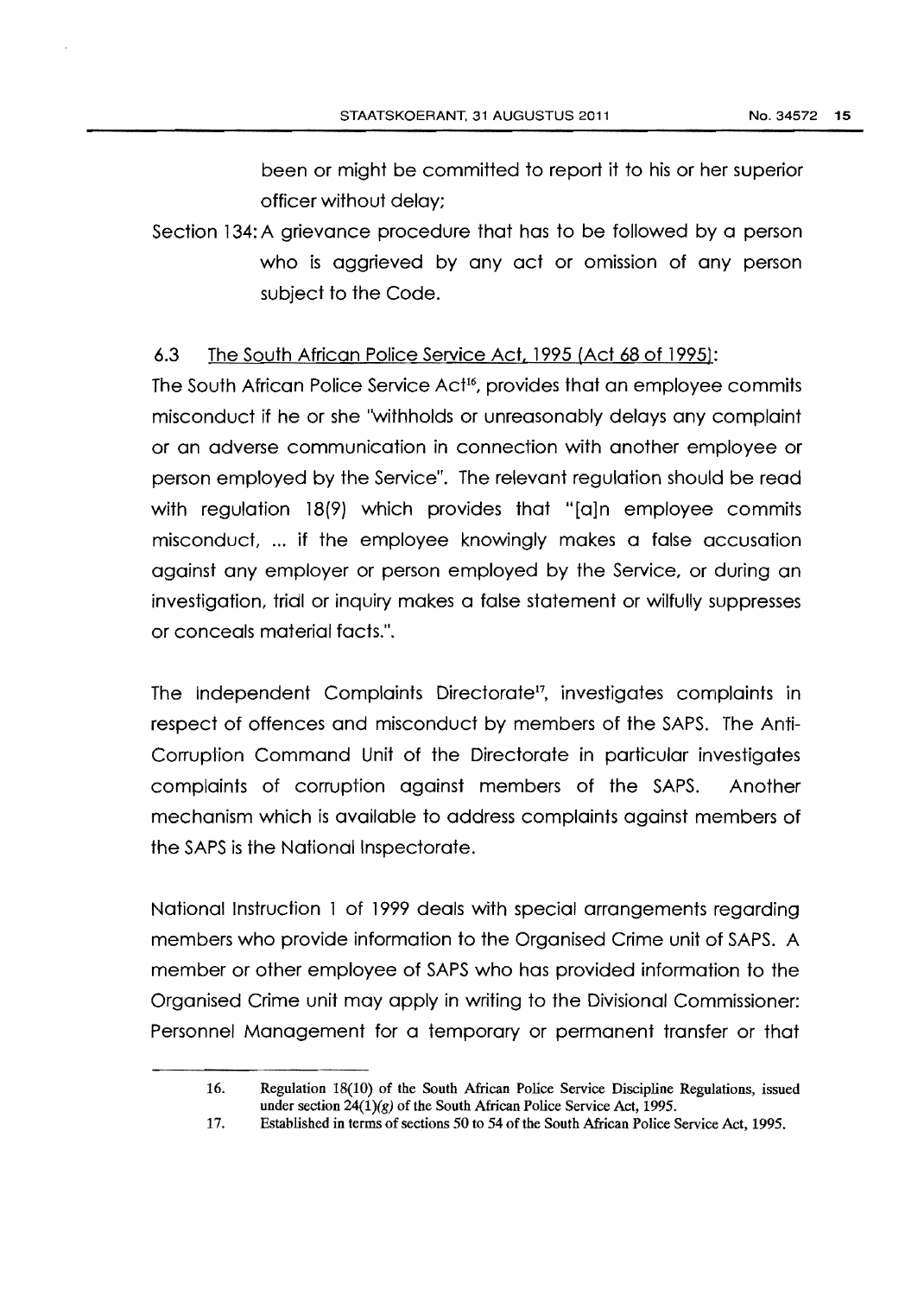such other arrangement concerning the performance of his or her duties or functions be made. The relevant application must be submitted to the Commander: Organised Crime who will make a recommendation to the Divisional Commissioner: Personnel Management regarding the application.

6.4 National Environmental Management Act, 1998 (Act 107 of 1998}: Evidence of an environmental risk may in terms of the National Environmental Act<sup>18</sup>, be disclosed to-

- \* a committee of Parliament or of a provincial legislature;
- \* an organ of state responsible for protecting any aspect of the environment or emergency services;
- \* the Public Protector;
- \* the South African Human Rights Commission;
- \* the National Director of Public Prosecutions.

A disclosure may also be made to one or more news media subject to certain requirements mentioned in sedion 31.

## 6.5 The Western Cape Public Protector Act. 1994 (Act 6 of 1994):

The Western Cape Public Protector Law<sup>19</sup>, provides that any person (which includes employees of the Western Cape Province) may report any-

- maladministration in connection with the affairs of government at provincial and local authority level;
- \* abuse or unjustifiable exercise of power or unfair, capricious, discourteous or other improper conduct or undue delay by a person performing a public function;
- \* improper or dishonest act or omission or corruption with respect to public money;
- \* improper or unlawful enrichment, or receipt of any improper advantage, or promise of such enrichment or advantage, by

<sup>18.</sup>  Section 31 of the National Environmental Management Act, 1998.

<sup>19.</sup>  Sections 4(1) and 5(1) and (2) of the Western Cape Public Protector Law, 1994.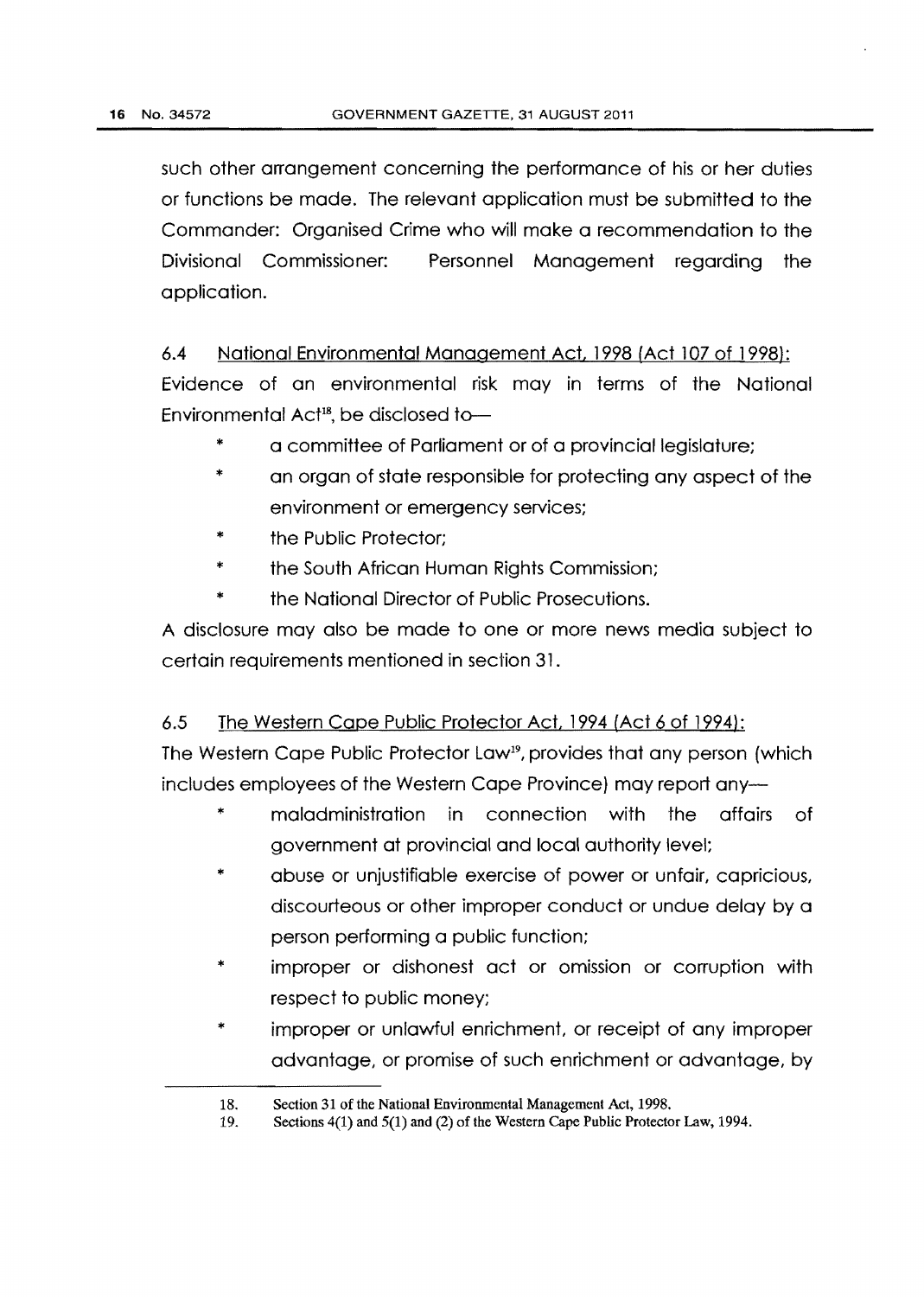a person as a result of an act or omission in the public administration or in connection with the affairs of government at provincial level or of a person performing a public function; or

\* act or omission by a person in the employ of government at provincial level, local authority level or a person performing a public function, which results in unlawful or improper prejudice to any other person,

to the Western Cape Public Protector who may endeavour to resolve any dispute or rectify any act or omission by mediation, conciliation or negotiation. Where the facts disclose the commission of an offence the matter will be brought to the notice of the relevant Director of Public Prosecutions.

6.6 The following direct, indirect or supporting remedies are also available to public service employees:

#### **(a) Direct remedies:**

- \* A public service employee may use **labour remedies** regarding official acts or omissions of a labour nature, namely disputes of rights (for example, unfair dismissal or unfair labour practice as described in sections 185 - 188 of the Labour Relations Act, 1995). A dispute can be referred to the relevant bargaining council having jurisdiction, for example the Public Service Co-ordinating Bargaining Council (PSCBC) or one of the sectoral bargaining councils of the PSCBC, for example the General Public Service Sectoral Bargaining Council.
- \* A public service employee may also lodge a complaint with a labour inspector concerning any alleged contravention of the **Basic Conditions of Employment Act.<sup>20</sup>** An employee may also make a complaint to a trade union representative or trade union official

<sup>20.</sup> Section 78(1) of tbe Basic Conditions of Employment Act, 1997 (Act 75 of 1997).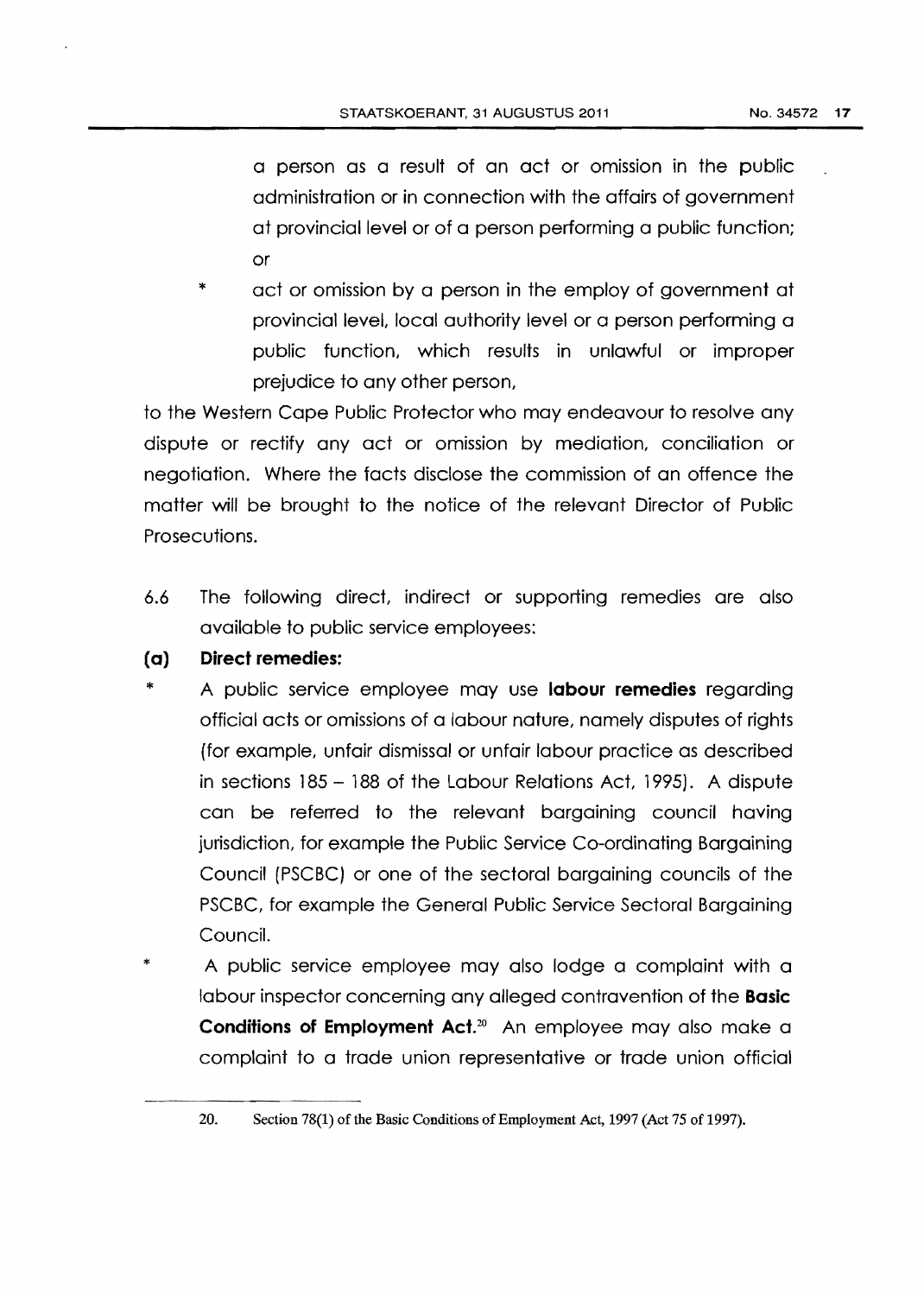concerning any alleged failure or refusal by an employer to comply with the Basic Conditions of Employment Act.

- \* Such employee may bring an alleged contravention of the **Employment Equity Act<sup>21</sup>** to the attention of another employee, an employer, a trade union, a labour inspector, a workplace forum, the Director-General: Labour or the Commission for Employment Equity. A dispute regarding unfair discrimination in any employment policy or practice, as described in the Employment Equity Act may be referred to the Commission for Conciliation, Mediation and Arbitration<sup>22</sup>
- \* A public service employee may lodge a complaint with the **South African Human Rights Commission23** concerning an official act or omission that is suspected to constitute a violation of or threat to any fundamental right.
- \* An employee may use other legal remedies such as the institution of proceedings for the judicial review of an administrative action in terms of the **Promotion of Administrative Justice Act,24** or seeking an interdict from the relevant court to prevent a contravention or the continuation of a contravention $25$ .

### **(b) Indirect/supporting remedies:**

A public service employee may also request-

- \* reasons for an administrative action in terms of the **Promotion of Administrative Justice Act, 200026;**
- access to records of a government department or other public body in terms of the **Promotion of Access to Information Act, 2000**<sup>27</sup>.

<sup>21.</sup> Section 34 of the Employment Equity Act, 1998.

<sup>22.</sup> Chapter II of the Employment Equity Act, 1998.

<sup>23.</sup> Section 8 of the Human Rights Commission Act, 1994 (Act 54 of 1994).

<sup>24.</sup> Section 6 of the Promotion of Administrative Justice Act, 2000 (Act 3 of 2000).

<sup>25.</sup> Section 8 of the Promotion of Administrative Justice Act, 2000.

<sup>26.</sup> Section 5 of the Promotion of Administrative Justice Act, 2000.

<sup>27.</sup> Section 11 of the Promotion of Access to Information Act, 2000 (Act 2 of 2000).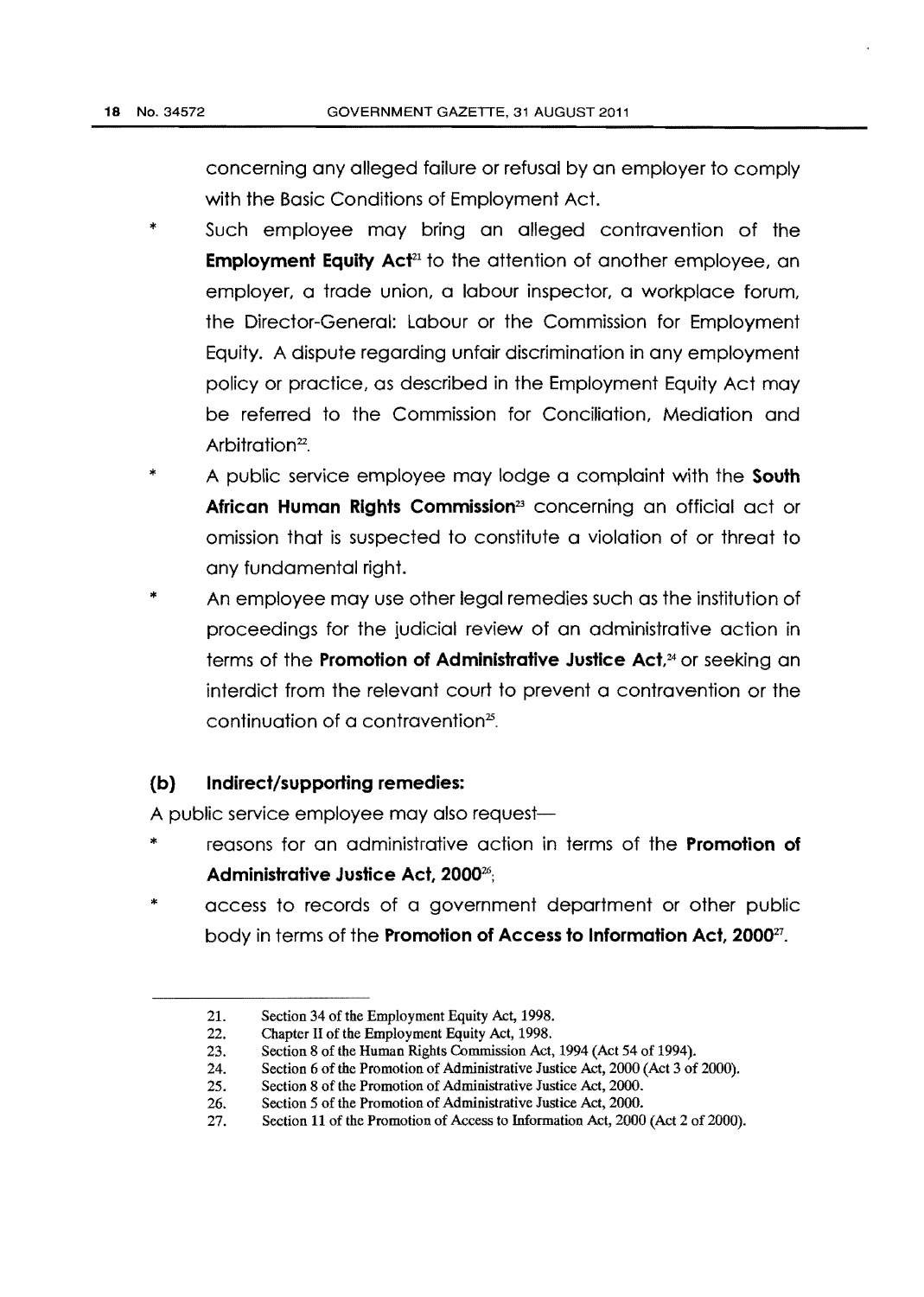## **PART Ill**

## **7. General information**

## **Contact details of the Public Protector** <sup>28</sup>

| <b>National Office:</b>     | Private Bag X677                                                          |
|-----------------------------|---------------------------------------------------------------------------|
|                             | <b>PRETORIA</b><br>0001                                                   |
|                             | (012) 366 7000 / 0800 112040 (fel)<br>(012) 362-3473 / 086 575 3292 (fax) |
| <b>Eastern Cape Office:</b> | P O Box 424<br><b>BISHO</b><br>5605                                       |
|                             | (040) 635-1286 (tel)<br>$(040)$ 635-1291 (fax)                            |
| North West Office:          | P O Box 512<br><b>MAFIKENG</b><br>2745                                    |
|                             | $(018)$ 381-1060 (tel)<br>$(018)$ 381-2066 (fax)                          |
| <b>Western Cape Office:</b> | P O Box 712<br>Cape Town<br>8000                                          |
|                             | $(021)$ 423 8644 (tel)<br>(021) 423 8708 (fax)                            |

## **Contact details of the Auditor-General<sup>29</sup>**

P 0 Box 446

<sup>28.</sup> For purposes of section  $8(1)(a)$  of the Act.<br>29. For purposes of section  $8(1)(b)$  of the Act.

For purposes of section  $8(1)(b)$  of the Act.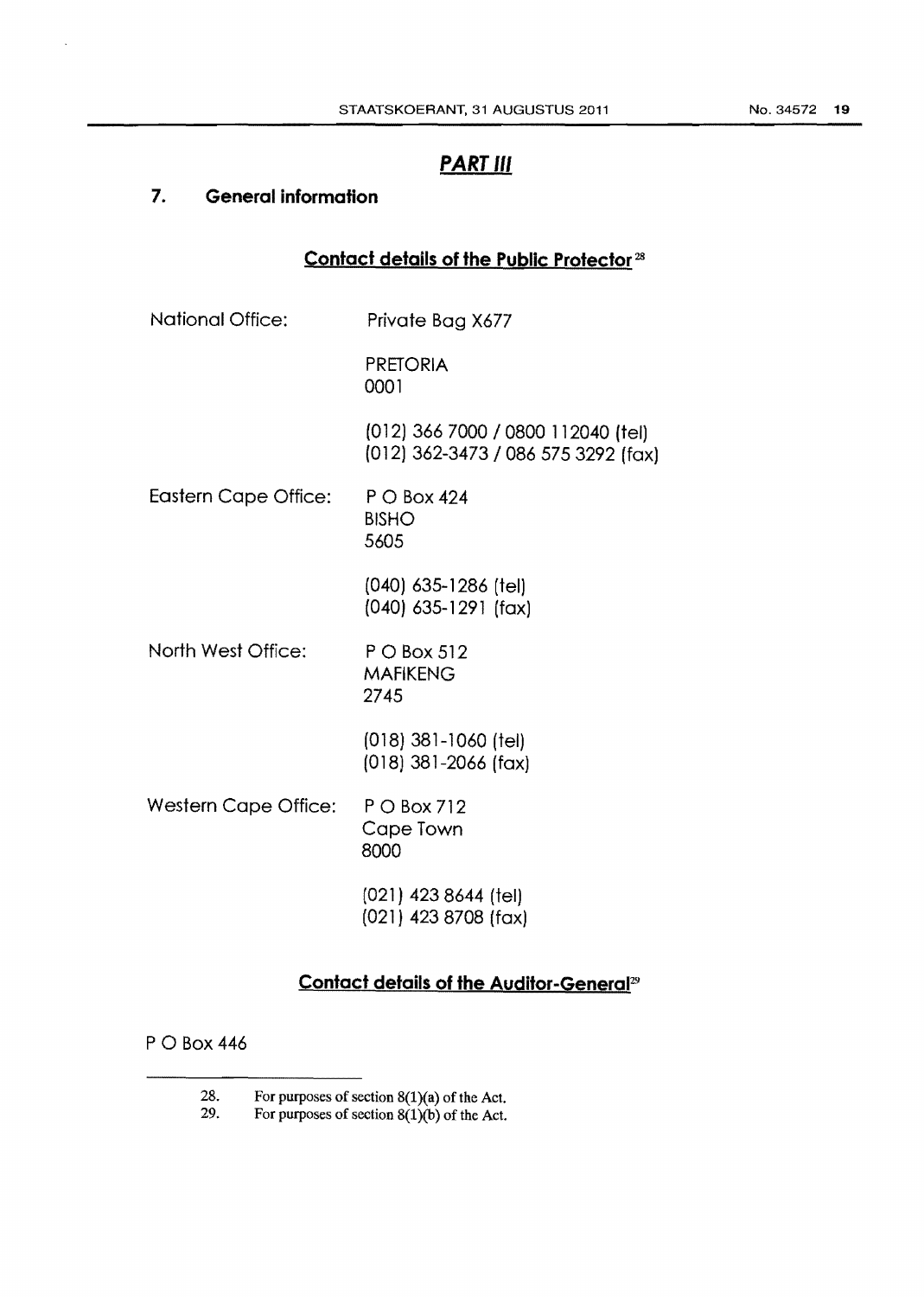Pretoria 0001

Tel: 012-4268000 Fax: 012 - 4268333

## **Contact details of the Public Service Commission<sup>30</sup>**

| <b>Head Office:</b>  | Private Bag X 121<br>Pretoria |
|----------------------|-------------------------------|
|                      | 0001                          |
|                      | Tel: 012-3287690              |
|                      | Fax: 012 - 325 8382           |
| <b>Eastern Cape:</b> | P O Box 2167                  |
|                      | King William's Town           |
|                      | 5601                          |
|                      | Tel: 043 - 6434704            |
|                      | Fax: 043 - 6421371            |
| Gauteng:             | P O Box 8962                  |
|                      | Johannesburg                  |
|                      | 2000                          |
|                      | Tel: 011 - 8335721/2/3/4/5/6  |
|                      | $F$ ax: 011 - 8341200         |
| Mpumalanga:          | P O Box 11303                 |
|                      | Nelspruit                     |
|                      | 1200                          |
|                      | Tel: 013 - 7554070            |
|                      |                               |

30. For general information.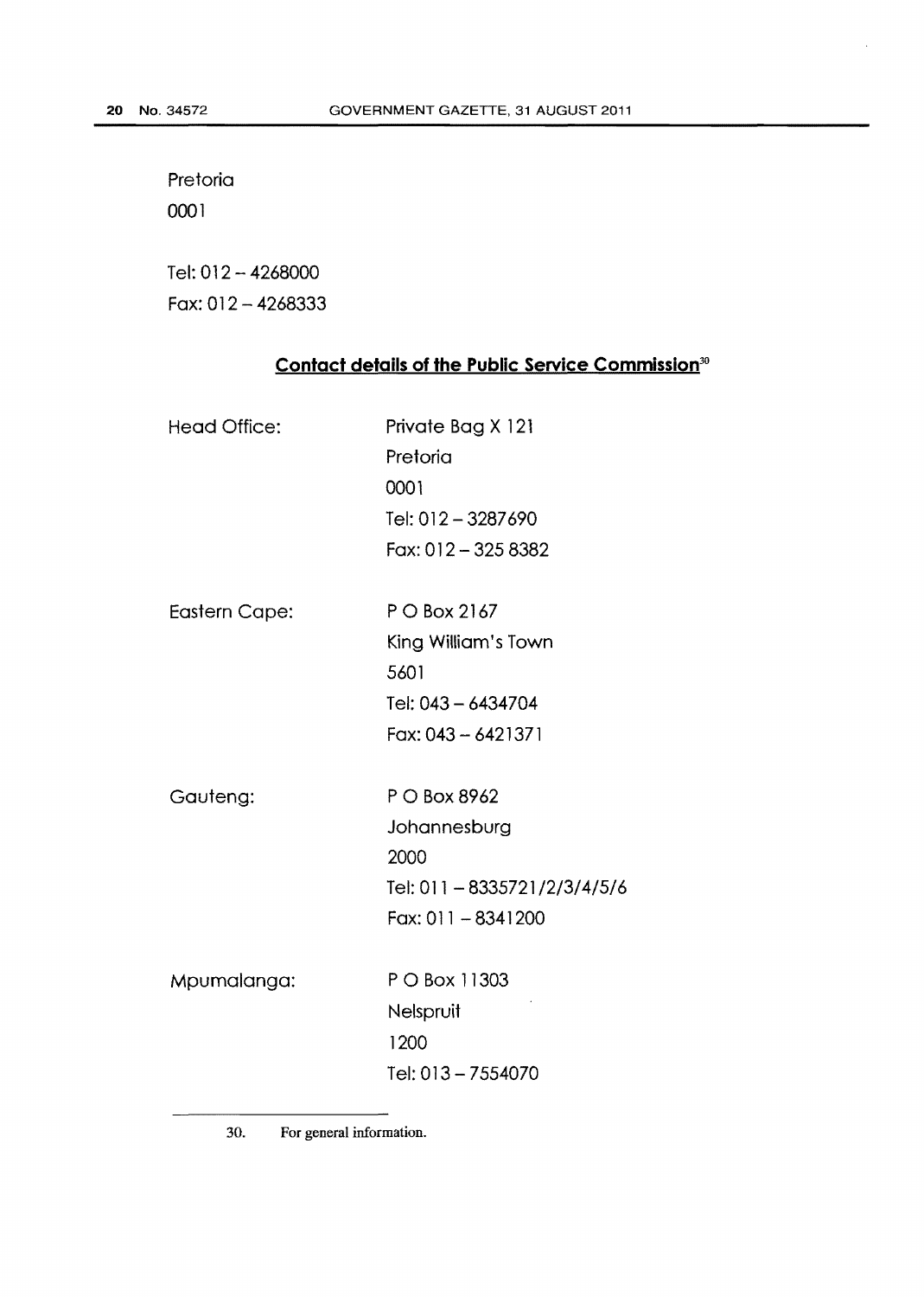Fax:013-7525814

| Limpopo:             | Private Bag X 9543<br>Polokwane<br>0700<br>Tel: 015 - 291 4783<br>Fax: 015 - 291 4683      |
|----------------------|--------------------------------------------------------------------------------------------|
| <b>Western Cape:</b> | P O Box 2078<br>Cape Town<br>8000<br>Tel: 021 - 421 3980<br>$F$ ax: 021 - 421 4060         |
| Free State:          | Private Bag X 20572<br>Bloemfontein<br>9300<br>Tel: 051 - 4488696<br>Fax: 051 - 4484135    |
| KwaZulu-Natal:       | Private Bag X 9130<br>Pietermaritzburg<br>3200<br>Tel: 033 - 3451621<br>Fax: 033 - 3458505 |
| Northern Cape:       | Private Bag X 5071<br>Kimberley<br>8300<br>Tel: 053 - 8326222<br>Fax: 053 - 8326225        |

 $\bar{\mathcal{A}}$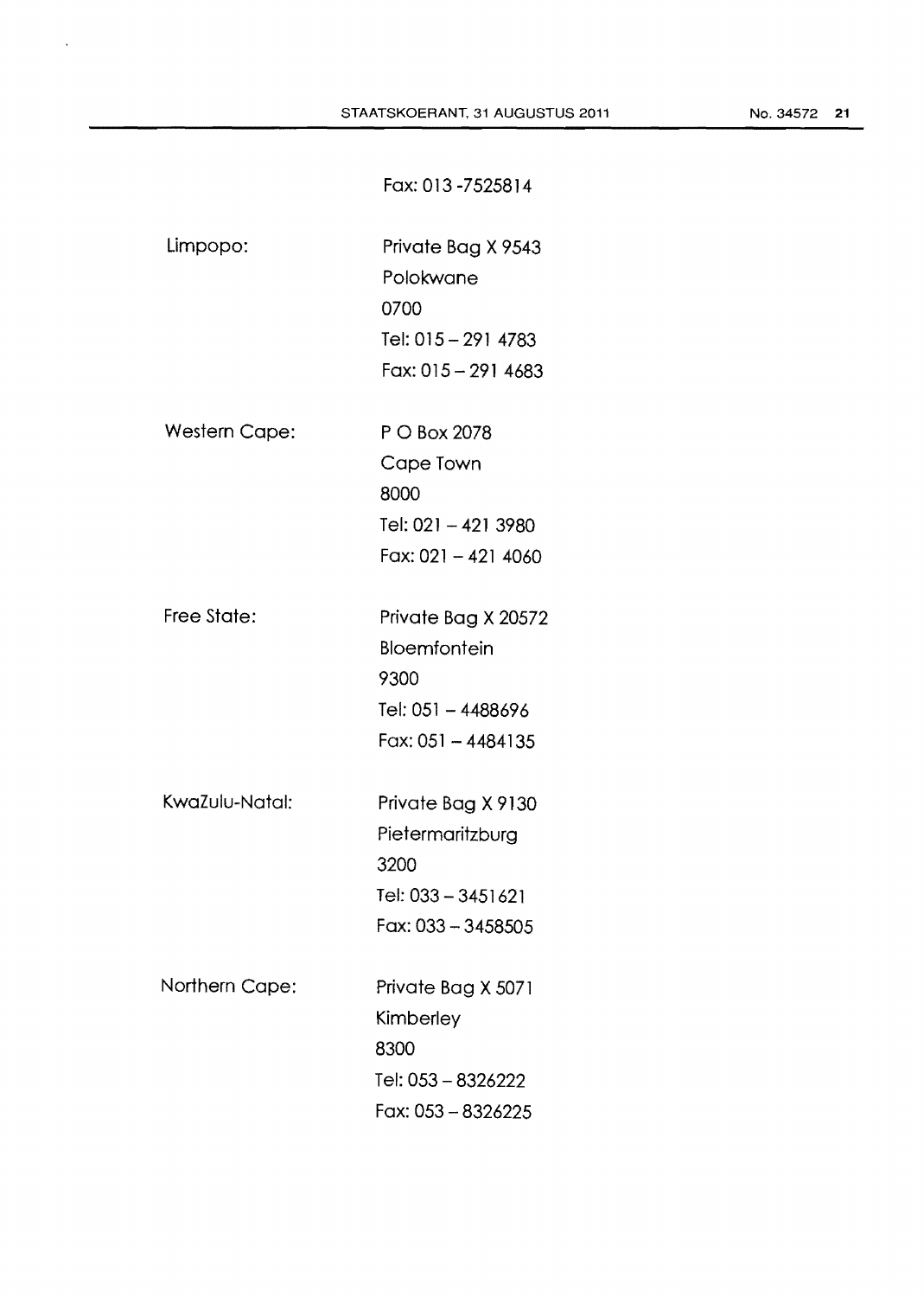North West:

Private Bag X 2065 Mmabatho 2735 Tel: 018-384 1000 Fax: 018-384 1012

## **Contact details of the South African Human Rights Commission<sup>31</sup>**

Private Bag X2700 **HOUGHTON** 2041 Tel: 011 - 484 8300 Fax:  $011 - 4840582$ 

## **Contact details of the Commission on Gender Egualitv<sup>32</sup>**

PO Box 32175 BRAAMFONTEIN 2017 Tel: 011 - 403 7182 Fax: 011 - 403 7188 / 5609

<sup>31.</sup> For general information.

<sup>32.</sup> For general information.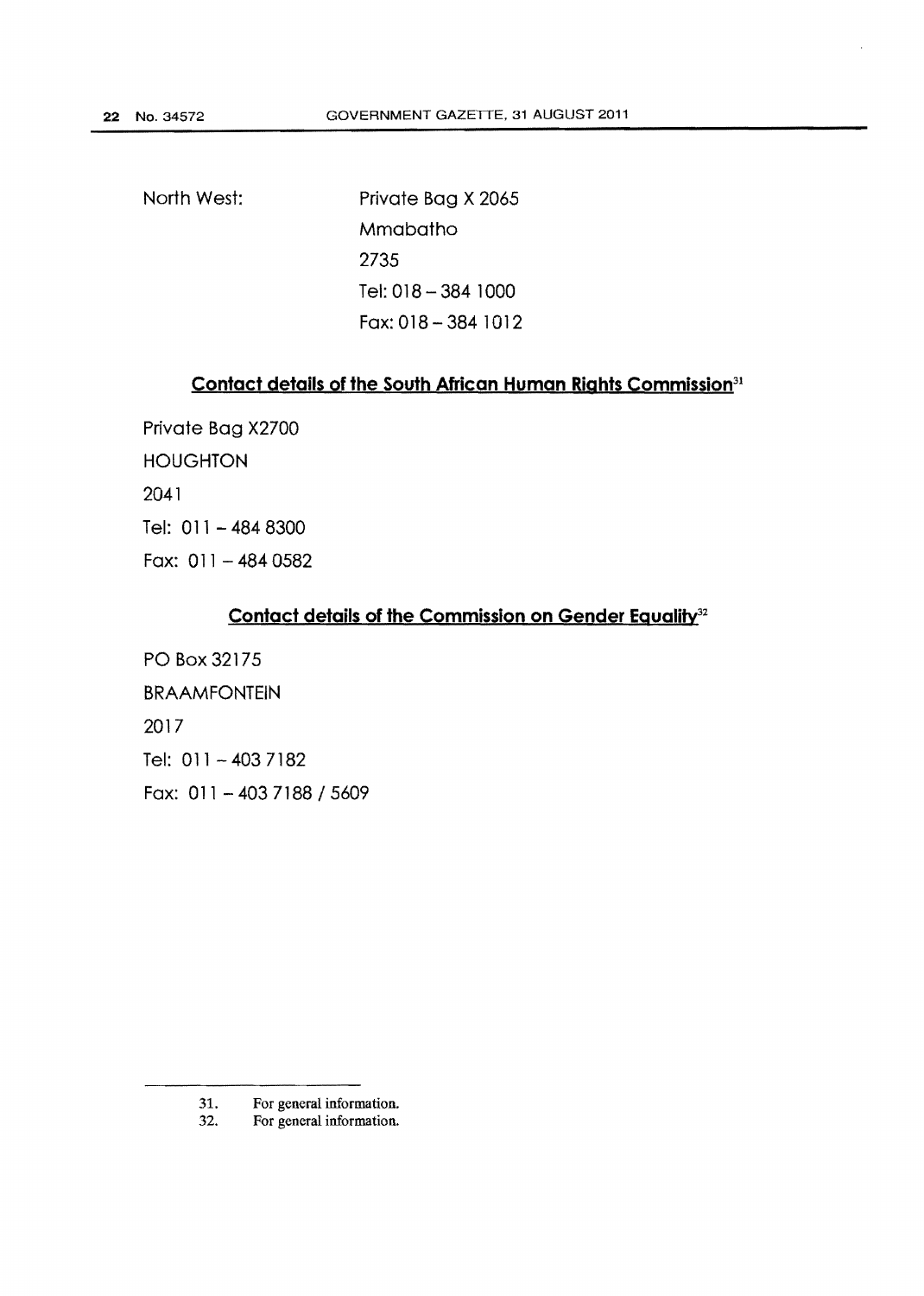## **PART** IV

#### PROTECTED DISCLOSURES ACT 26 OF 2000

#### [ASSENTED TO 1 AUGUST 2000] [DATE OF COMMENCEMENT: 16 FEBRUARY 2001] (English text signed by the President)

#### **ACT**

To make provision for procedures in terms of which employees in both the private and the public sector may disclose information regarding unlawful or irregular conduct by their employers or other employees in the employ of their employers; to provide for the protection of employees who make a disclosure which is protected in terms of this Act; and to provide for matters connected therewith. Preamble

#### Recognising that-

- the Bill of Rights in the Constitution of the Republic of South Africa, 1996, enshrines the rights of all people in the Republic and affirms the democratic values of human dignity, equality and freedom;
- section 8 of the Bill of Rights provides for the horizontal application of the rights in the Bill of Rights, taking into account the nature of the right and the nature of any duty imposed by the right;
- criminal and other irregular conduct in organs of state and private bodies are detrimental to good, effective, accountable and transparent governance in organs of state and open and good corporate governance in private bodies and can endanger the economic stability of the Republic and have the potential to cause social damage;

And bearing in mind that-

- neither the South African common law nor statutory law makes provision for mechanisms or procedures in terms of which employees may, without fear of reprisals, disclose information relating to suspected or alleged criminal or other irregular conduct by their employers, whether in the private or the public sector;
- every employer and employee has a responsibility to disclose criminal and any other irregular conduct in the workplace;
- every employer has a responsibility to take all necessary steps to ensure that employees who disclose such information are protected from any reprisals as a result of such disclosure;

And in order to-

- create a culture which will facilitate the disclosure of information by employees relating to criminal and other irregular conduct in the workplace in a responsible manner by providing comprehensive statutory guidelines for the disclosure of such information and protection against any reprisals as a result of such disclosures;
- promote the eradication of criminal and other irregular conduct in organs of state and private bodies,

BE IT THEREFORE ENACTED by the Parliament of the Republic of South Africa, as follows:-

#### **Definitions**

- 
- 1. In this Act, unless the context otherwise indicates-
- (i) *"disclosure"* means any disclosure of information regarding any conduct of an *employer,* or an *employee* of that *employer,* made by any *employee* who has reason to believe that the information concerned shows or tends to show one or more of the following:
	- (a) That a criminal offence has been committed, is being committed or is likely to be committed;<br>(b) that a person has failed, is failing or is likely to fail to comply with any legal obligation to
	- that a person has failed, is failing or is likely to fail to comply with any legal obligation to which that person is subject;
	- (c) that a miscarriage of justice has occurred, is occurring or is likely to occur;  $(d)$  that the health or safety of an individual has been, is being or is likely to be
	- that the health or safety of an individual has been, is being or is likely to be endangered;
	- (e) that the environment bas been, is being or is likely to be damaged;
	- *(f)* unfair discrimination as contemplated in the Promotion of Equality and Prevention of Unfair Discrimination Act, 2000 (Act No.4 of 2000); or
	- $(g)$  that any matter referred to in paragraphs (a) to  $(f)$  has been, is being or is likely to be deliberately concealed;
- (ii) *"employee"* means-
	- (a) any person, excluding an independent contractor, who works for another person or for the State and who receives, or is entitled to receive, any remuneration;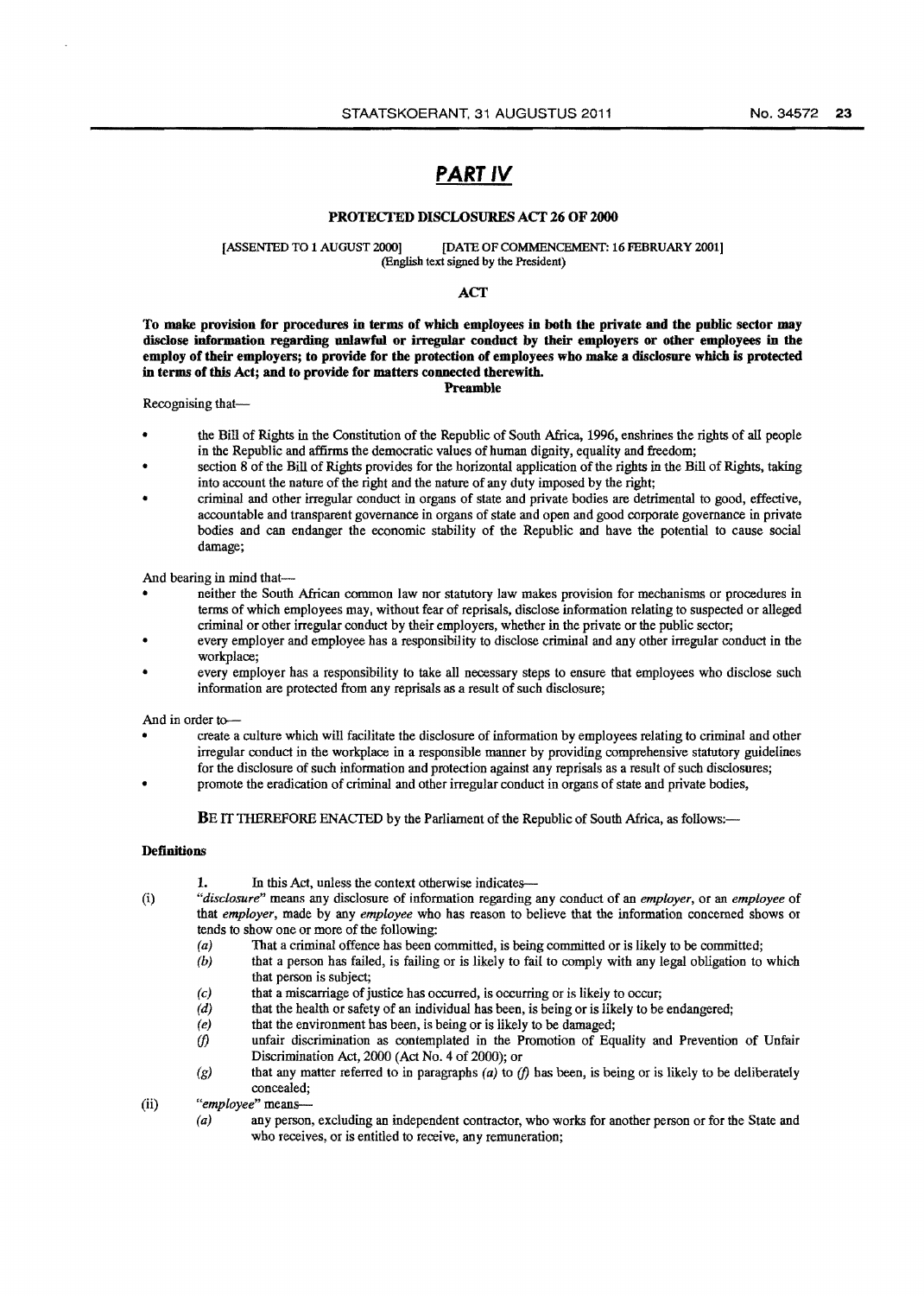- (b) any other person who in any manner assists in carrying on or conducting the business of an *employer;*
- (iii) *"employer"* means any person-<br>(a) who employs or prov
	- who employs or provides work for any other person and who remunerates or expressly or tacitly undertakes to remunerate that other person; or
	- (b) who permits any other person in any manner to assist in the carrying on or conducting of his, her or its business,

including any person acting on behalf of or on the authority of such employer;

- (iv) *"impropriety"* means any conduct which falls within any of the categories referred to in paragraphs *(a)* to *(g)*  of the definition of *"disclosure"*, irrespective of whether or not-<br>(a) the impropriety occurs or occurred in the Republic of
	- the impropriety occurs or occurred in the Republic of South Africa or elsewhere;
	- (b) the law applying to the impropriety is that of the Republic of South Africa or of another country;
- (v) *"Minister"* means the Cabinet member responsible for the administration of Justice;<br>(vi) *"occupational detriment"*, in relation to the working environment of an *employee*, m
	- "*occupational detriment*", in relation to the working environment of an *employee*, means--
		- (a) being subjected to any disciplinary action;<br>(b) being dismissed, suspended, demoted, hara
			- (b) being dismissed, suspended, demoted, harassed or intimidated;  $(c)$  being transferred against his or her will;
			- *(c)* being transferred against his or her will;<br>*(d)* being refused transfer or promotion;
			- being refused transfer or promotion;
			- (e) being subjected to a term or condition of employment or retirement which is altered or kept altered to his or her disadvantage;
			- *(j)* being refused a reference, or being provided with an adverse reference, from his or her *employer;*
			- being denied appointment to any employment, profession or office;
			- (h) being threatened with any of the actions referred to paragraphs (a) to *(g)* above; or
			- (i) being otherwise adversely affected in respect of his or her employment, profession or office, including employment opportunities and work security;
- (vii) *"organ of state"* means-
	- *(a)* any department of state or administration in the national or provincial sphere of government or any municipality in the local sphere of government; or
		- (b) any other functionary or institution when--
			- (i) exercising a power or performing a duty in terms of the Constitution or a provincial constitution; or
				- (ii) exercising a public power or performing a public function in terms of any legislation;
- (viii) *''prescribed"* means prescribed by regulation in terms of section 10;
- (ix) *''protected disclosure"* means a *disclosure* made to
	- a legal adviser in accordance with section 5;
	- *(b)* an *employer* in accordance with section 6;
	- (c) a member of Cabinet or of the Executive Council of a province in accordance with section 7;
	- *(d)* a person or body in accordance with section 8; or
	- *(e)* any other person or body in accordance with section 9, but does not include a *disclosure-*
		- (i) in respect of which the *employee* concerned commits an offence by making that *disclosure;* or
		- (ii) made by a legal adviser to whom the information concerned was disclosed in the course of obtaining legal advice in accordance with section 5;

(x) *"this Acf'* includes any regulation made in terms of section 10.

#### **Objects and application of Act**

- 2. (1) The objects of *this Act* are-
- *(a)* to protect an *employee,* whether in the private or the public sector, from being subjected to an *occupational detriment* on account of having made a *protected disclosure;*
- *(b)* to provide for certain remedies in connection with any *occupational detriment* suffered on account of having made a *protected disclosure;* and
- *(c)* to provide for procedures in terms of which an *employee* can, in a responsible manner, disclose information regarding *improprieties* by his or her *employer.*

(2) *This Act* applies to any *protected disclosure* made after the date on which this section comes into operation, irrespective of whether or not the *impropriety* concerned bas occurred before or after the said date.

(3) Any provision in a contract of employment or other agreement between an *employer* and an *employee* is void in so far as it-

- *( a)* purports to exclude any provision of *this Act,* including an agreement to refrain from instituting or continuing any proceedings under this Act or any proceedings for breach of contract; or
- *(b)* (i) purports to preclude the *employee;* or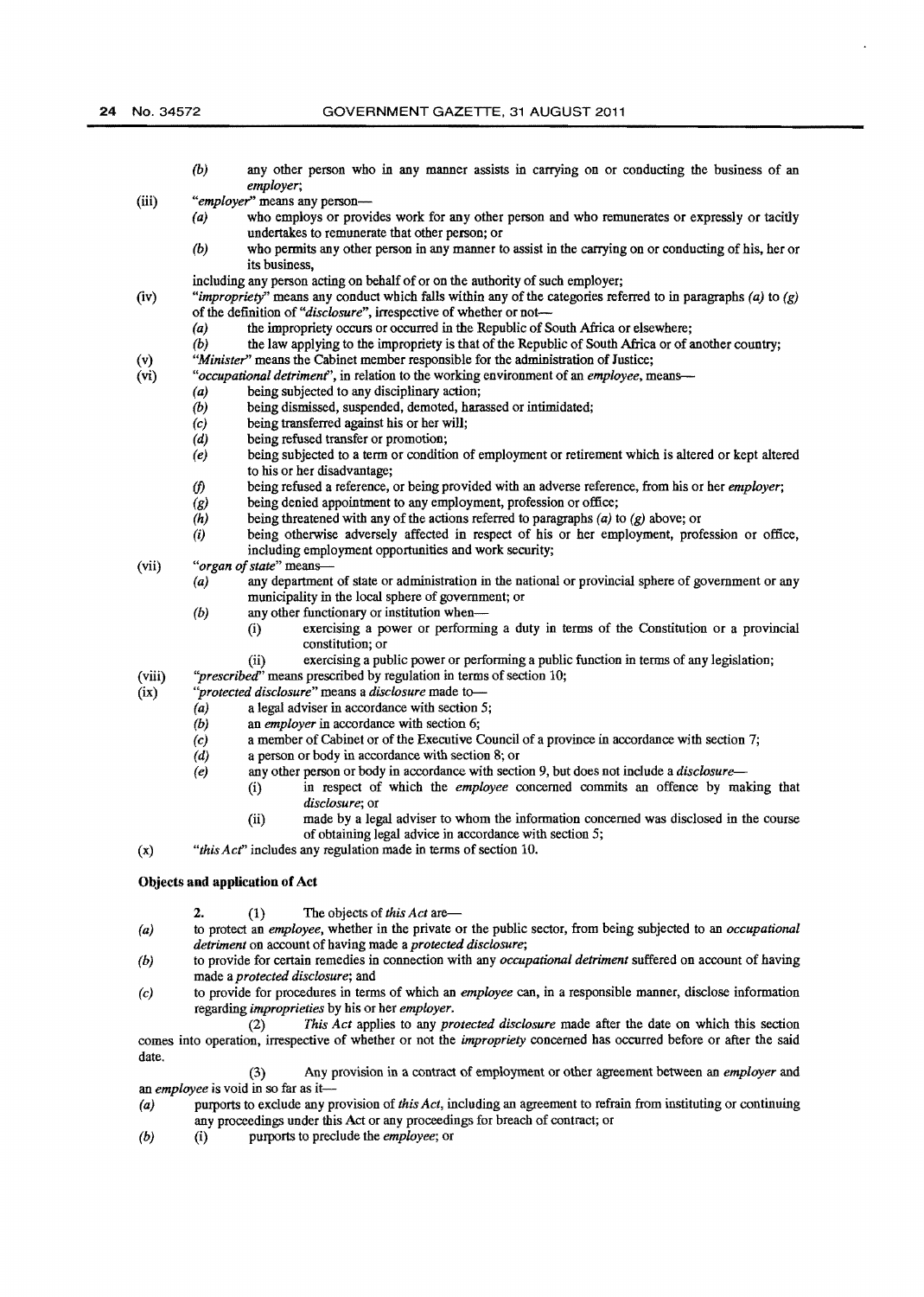(ii) has the effect of discouraging the *employee,*  from making a *protected disclosure.* 

#### Employee making protected disclosure not to be subjected to occupational detriment

3. No *employee* may be subjected to any *occupational detriment* by his or her *employer* on account, or partly on account, of having made a *protected disclosure.* 

#### Remedies

4. (1) Any *employee* who has been subjected, is subject or may be subjected, to an *occupational detriment* in breach of section 3, may-<br>(a) approach any court having j

- approach any court having jurisdiction, including the Labour Court established by section 151 of the Labour Relations Act, 1995 (Act No. 66 of 1995), for appropriate relief; or
- (b) pursue any other process allowed or prescribed by any law.<br>(2) For the numoses of the Labour Relation

For the purposes of the Labour Relations Act, 1995, including the consideration of any matter emanating from this Act by the Labour Court-

- (a) any dismissal in breach of section 3 is deemed to be an automatically unfair dismissal as contemplated in section 187 of that Act, and the dispute about such a dismissal must follow the procedure set out in Chapter VIII of that Act: and
- *(b)* any other *occupational detriment* in breach of section 3 is deemed to be an unfair labour practice as contemplated in Part B of Schedule 7 to that Act, and the dispute about such an unfair labour practice must follow the procedure set out in that Part: Provided that if the matter fails to be resolved through conciliation, it may be referred to the Labour Court for adjudication.<br>(3) Any *employee* who has made a *pro*.

(3) Any *employee* who has made a *protected disclosure* and who reasonably believes that he or she may be adversely affected on account of having made that *disclosure,* must, at his or her request and if reasonably possible or practicable, be transferred from the post or position occupied by him or her at the time of the *disclosure* to another post or position in the same division or another division of his or her *employer* or, where the person making the *disclosure* is employed by an *organ of state*, to another *organ of state*.<br>(4) The terms and conditions of employment of a person trans

The terms and conditions of employment of a person transferred in terms of subsection (2) may not, without his or her written consent, be less favourable than the terms and conditions applicable to him or her immediately before his or her transfer.

#### Protected disclosure to legal adviser

5. Any *disclosure* made--

- (a) to a legal practitioner or to a person whose occupation involves the giving of legal advice; and
- (b) with the object of and in the course of obtaining legal advice,

is a *protected disclosure.* 

#### Protected disclosure to employer

- 6. (1) Any *disclosure* made in good faith-
- *( a)* and substantially in accordance with any procedure *prescribed,* or authorised by the *employee's employer* for reporting or otherwise remedying the *impropriety* concerned; or

*(b)* to the *employer* of the *employee,* where there is no procedure as contemplated in paragraph *(a),*  is a *protected disclosure.* 

(2) Any *employee* who, in accordance with a procedure authorised by his or her *employer,*  makes a *disclosure* to a person other than his or her *employer,* is deemed, for the purposes of *this Act,* to be making the *disclosure* to his or her *employer.* 

#### Protected disclosure to member of Cabinet or Executive Council

7. Any *disclosure* made in good faith to a member of Cabinet or of the Executive Council of a province is a *protected disclosure* if the *employee's employer* is--

- (a) an individual appointed in terms of legislation by a member of Cabinet or of the Executive Council of a province;
- (b) a body, the members of which are appointed in terms of legislation by a member of Cabinet or of the Executive Council of a province; or
- *(c)* an *organ of state* falling within the area of responsibility of the member concerned.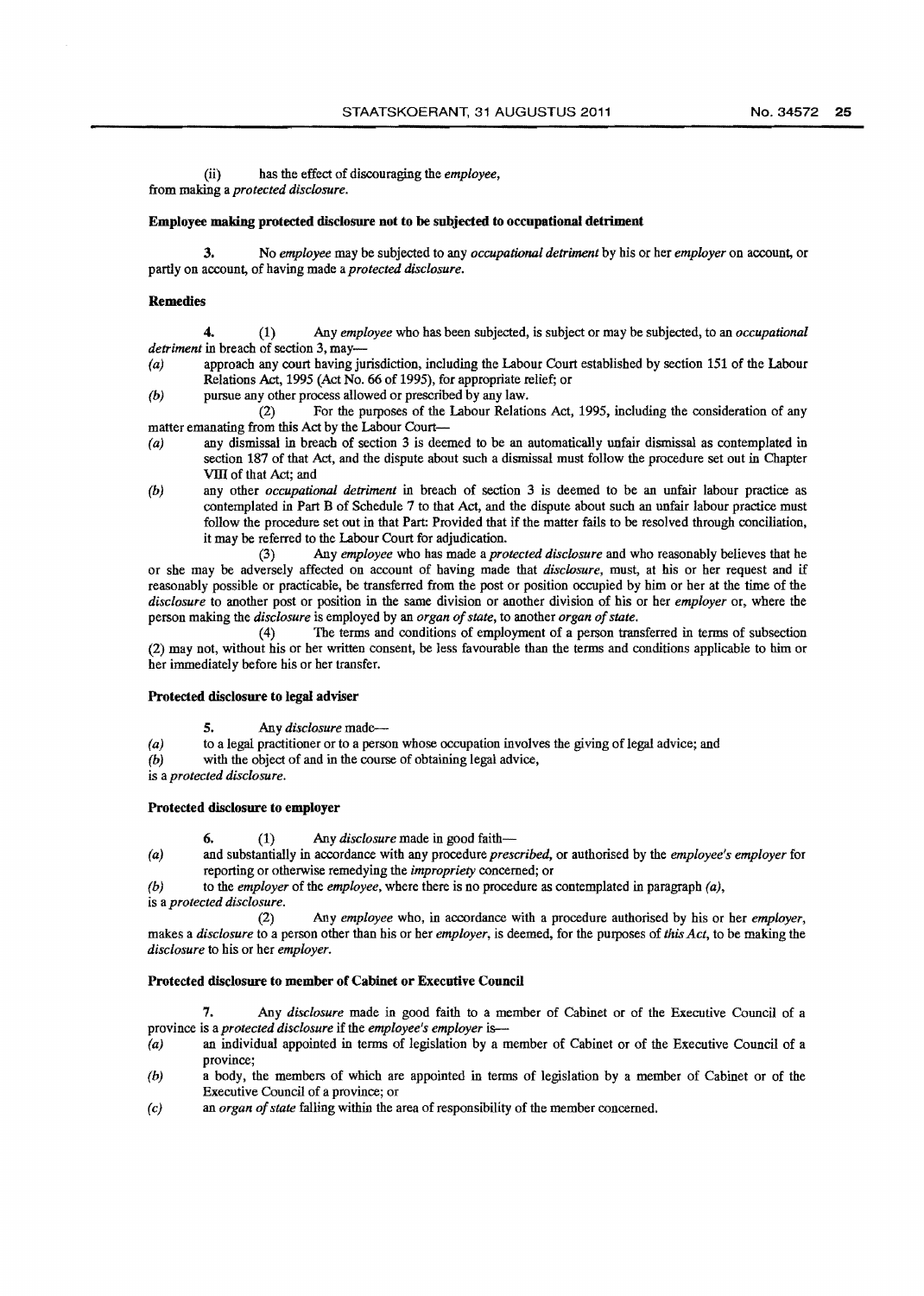#### **Protected disclosure to certain persons or bodies**

**8.** (1) Any *disclosure* made in good faith to--

- (a) the Public Protector;
- (b) the Auditor-General; or<br>  $(c)$  a person or body *preser.*
- *(c)* a person or body *prescribed* for purposes of this section; and
- in respect of which the *employee* concerned reasonably believes that-
- (i) the relevant *impropriety* falls within any description of matters which, in the ordinary course are dealt with by the person or body concerned; and
- (ii) the information disclosed, and any allegation contained in it, are substantially true,

is a *protected disclosure.* 

(2) A person or body referred to in, or *prescribed* in terms of, subsection (1) who is of the opinion that the matter would be more appropriately dealt with by another person or body referred to in, or prescribed in terms of, that subsection, must render such assistance to the *employee* as is necessary to enable that *employee* to comply with this section.

#### **General protected disclosure**

**9.** (1) Any *disclosure* made in good faith by an *employee-*

- *(a)* who reasonably believes that the information disclosed, and any allegation contained in it, are substantially true; and
- *(b)* who does not make the *disclosure* for purposes of personal gain, excluding any reward payable in terms of any law;

is a *protected disclosure* if-

- one or more of the conditions referred to in subsection (2) apply; and
- (ii) in all the circumstances of the case, it is reasonable to make the *disclosure.* 
	- (2) The conditions referred to in subsection  $(1)(i)$  are-
- *(a)* that at the time the *employee* who makes the *disclosure* has reason to believe that he or she will be subjected to an *occupational detriment* if he or she makes a *disclosure* to his or her *employer* in accordance with section 6;
- *(b)* that, in a case where no person or body is *prescribed* for the purposes of section 8 in relation to the relevant *impropriety, the <i>employee* making the *disclosure* has reason to believe that it is likely that evidence relating to the *impropriety* will be concealed or destroyed if he or she makes the *disclosure* to his or her *employer;*
- *(c)* that the *employee* making the *disclosure* has previously made a *disclosure* of substantially the same information to--
	- (i) his or her *employer;* or
	- (ii) a person or body referred to in section 8,
	- in respect of which no action was taken within a reasonable period after the *disclosure;* or
- *(d)* that the *impropriety* is of an exceptionally serious nature.

(3) In determining for the purposes of subsection (1)(ii) whether it is reasonable for the *employee* to make the *disclosure,* consideration must be given to--

- *(a)* the identity of the person to whom the *disclosure* is made;
- *(b)* the seriousness of the *impropriety;*
- *(c)* whether the *impropriety* is continuing or is likely to occur in the future;
- *(d)* whether the *disclosure* is made in breach of a duty of confidentiality of the *employer* towards any other person;
- *(e)* in a case falling within subsection *(2)(c),* any action which the *employer* or the person or body to whom the *disclosure* was made, has taken, or might reasonably be expected to have taken, as a result of the previous *disclosure;*
- *(f)* in a case falling within subsection (2)(c)(i), whether in making the *disclosure* to the *employer* the *employee*  complied with any procedure which was authorised by the *employer;* and
- (g) the public interest.

(4) For the purposes of this section a subsequent *disclosure* may be regarded as a *disclosure*  of substantially the same information referred to in subsection *(2)(c)* where such subsequent *disclosure* extends to information concerning an action taken or not taken by any person as a result of the previous *disclosure.* 

#### **Regulations**

**10.** (1) The *Minister* may, after consultation with the Minister for the Public Service and Administration, by notice in the *Gazette* make regulations regarding-